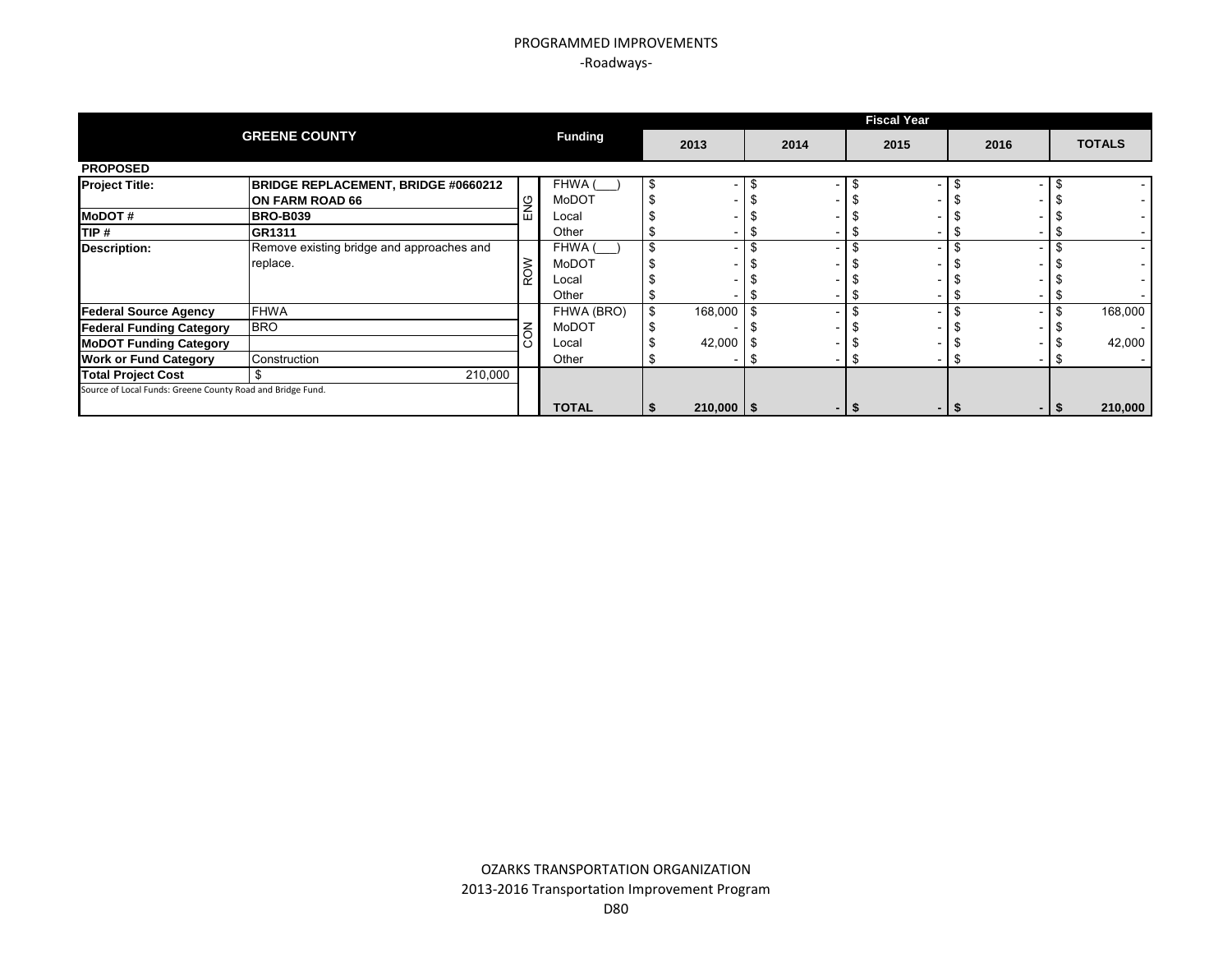|                                 |                                                                                                                                  |            |                |    |                |      | <b>Fiscal Year</b> |      |               |
|---------------------------------|----------------------------------------------------------------------------------------------------------------------------------|------------|----------------|----|----------------|------|--------------------|------|---------------|
|                                 | <b>GREENE COUNTY</b>                                                                                                             |            | <b>Funding</b> |    | 2013           | 2014 | 2015               | 2016 | <b>TOTALS</b> |
| <b>ORIGINAL</b>                 |                                                                                                                                  |            |                |    |                |      |                    |      |               |
| <b>Project Title:</b>           | FARM ROAD 141 BRIDGES #1410151 AND                                                                                               |            | FHWA (         | Ъ  |                |      |                    |      |               |
|                                 | #1410155                                                                                                                         | å          | MoDOT          |    |                |      |                    |      |               |
| <b>MoDOT#</b>                   | <b>BRO-B039</b>                                                                                                                  | ш          | Local          |    |                |      |                    |      |               |
| TIP#                            | <b>GR1213</b>                                                                                                                    |            | Other          |    |                |      |                    |      |               |
| <b>Description:</b>             |                                                                                                                                  |            | FHWA (         |    |                |      |                    |      |               |
|                                 | Rehibilitate existing bridges #1410151 and<br>#1410155 on Farm Road 141 north of<br>Springfield.<br>FHWA<br><b>BRO</b><br>Safety |            |                |    |                |      |                    |      |               |
|                                 |                                                                                                                                  | <b>ROW</b> | Local          |    |                |      |                    |      |               |
|                                 |                                                                                                                                  |            |                |    |                |      |                    |      |               |
| <b>Federal Source Agency</b>    |                                                                                                                                  |            | FHWA (BRO)     | \$ | 160,000        |      |                    |      | 160,000       |
| <b>Federal Funding Category</b> |                                                                                                                                  | る          | MoDOT          |    |                |      |                    |      |               |
| <b>Source of MoDOT Funds:</b>   |                                                                                                                                  | Ō          | Local          |    | 40,000         |      |                    |      | 40,000        |
| <b>Work or Fund Category</b>    | Construction                                                                                                                     |            | Other          |    |                |      |                    |      |               |
| <b>Total Project Cost</b>       | \$200,000                                                                                                                        |            |                |    |                |      |                    |      |               |
|                                 |                                                                                                                                  |            |                |    |                |      |                    |      |               |
|                                 | Source of Local Funds: Greene County Highway Fund                                                                                |            |                |    | $200,000$   \$ |      |                    |      | 200,000       |

|                                                            |                                             |   |                |                  |      | <b>Fiscal Year</b>       |      |                          |
|------------------------------------------------------------|---------------------------------------------|---|----------------|------------------|------|--------------------------|------|--------------------------|
|                                                            | <b>GREENE COUNTY</b>                        |   | <b>Funding</b> | 2013             | 2014 | 2015                     | 2016 | <b>TOTALS</b>            |
| <b>PROPOSED</b>                                            |                                             |   |                |                  |      |                          |      |                          |
| <b>Project Title:</b>                                      | <b>BRIDGE REPLACEMENT, BRIDGES #1410151</b> |   | FHWA (         | \$               |      |                          |      |                          |
|                                                            | & #1410155 ON FARM RD 141                   |   | MoDOT          |                  |      |                          |      |                          |
| <b>MoDOT#</b>                                              | <b>BRO-B039</b>                             |   | Local          |                  |      |                          |      |                          |
| TIP #                                                      | GR1213                                      |   | Other          |                  |      |                          |      |                          |
| Description:                                               | Remove existing bridges and approaches and  |   | FHWA (         |                  |      | $\overline{\phantom{0}}$ |      | $\overline{\phantom{a}}$ |
|                                                            | replace.                                    |   | MoDOT          |                  |      |                          |      |                          |
|                                                            |                                             |   | Local          |                  |      |                          |      |                          |
|                                                            |                                             |   | Other          |                  |      |                          |      |                          |
| <b>Federal Source Agency</b>                               | <b>FHWA</b>                                 |   | FHWA(BRO)      | \$<br>1,133,600  |      | $\overline{\phantom{0}}$ |      | \$<br>1,133,600          |
| <b>Federal Funding Category</b>                            | <b>BRO</b>                                  | š | MoDOT          |                  |      |                          |      |                          |
| <b>MoDOT Funding Category</b>                              |                                             |   | Local          | 283,400          |      |                          |      | 283,400                  |
| <b>Work or Fund Category</b>                               | Construction                                |   | Other          |                  |      |                          |      |                          |
| <b>Total Project Cost</b>                                  | 1,417,000<br>\$                             |   |                |                  |      |                          |      |                          |
| Source of Local Funds: Greene County Road and Bridge Fund. |                                             |   |                |                  |      |                          |      |                          |
|                                                            |                                             |   | <b>TOTAL</b>   | $1,417,000$ \ \$ |      | ЗS.<br>$\blacksquare$    |      | 1,417,000                |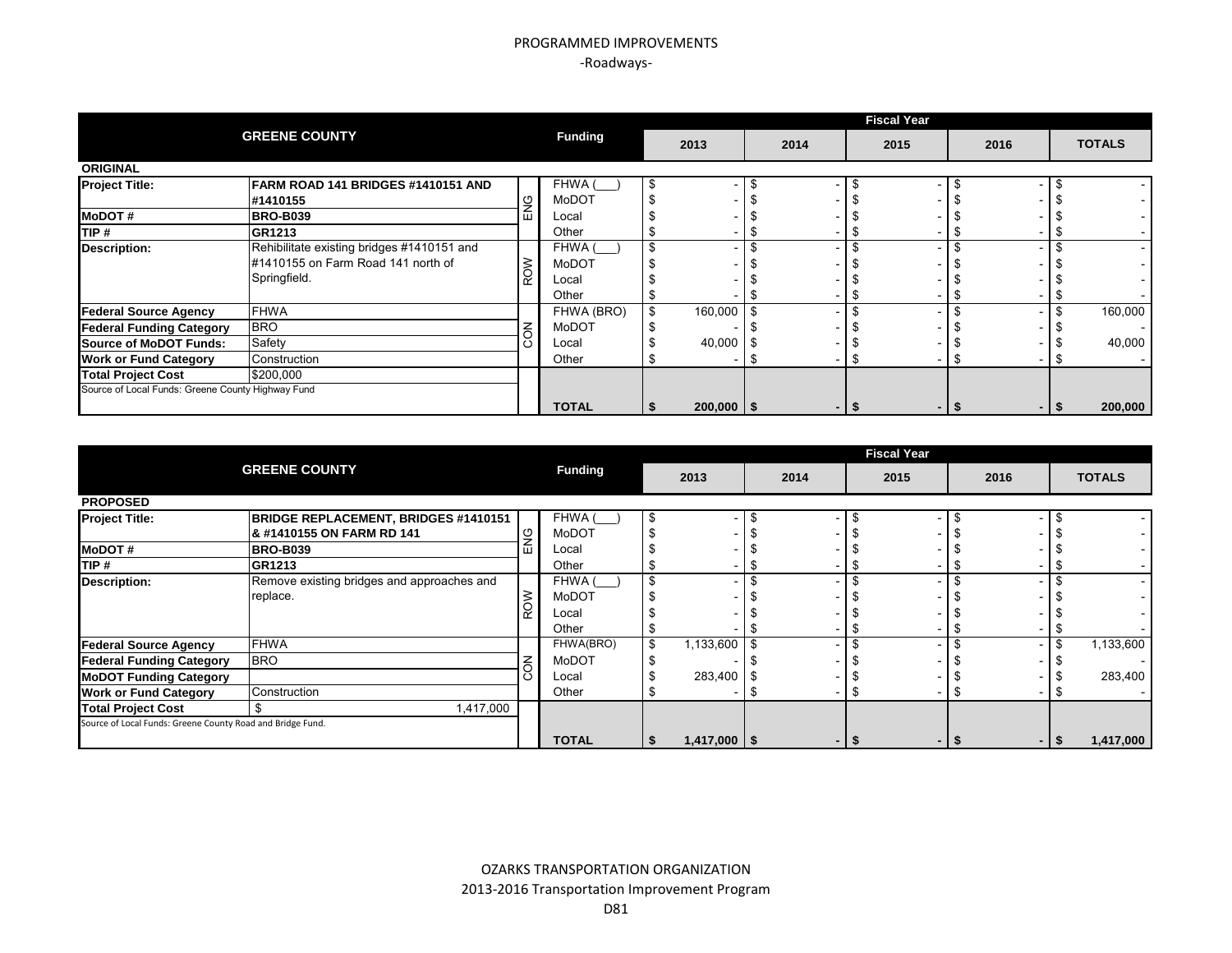|                                                            |                                           |        |                |               |      | <b>Fiscal Year</b> |      |   |               |
|------------------------------------------------------------|-------------------------------------------|--------|----------------|---------------|------|--------------------|------|---|---------------|
|                                                            | <b>GREENE COUNTY</b>                      |        | <b>Funding</b> | 2013          | 2014 | 2015               | 2016 |   | <b>TOTALS</b> |
| <b>PROPOSED</b>                                            |                                           |        |                |               |      |                    |      |   |               |
| <b>Project Title:</b>                                      | BRIDGE REPLACEMENT, BRIDGE #1020164       |        | FHWA (         |               |      |                    |      |   |               |
|                                                            | ON FARM ROAD 102                          | ပ      | MoDOT          |               |      |                    |      |   |               |
| <b>MoDOT#</b>                                              | <b>BRO-B039</b>                           | ш      | Local          |               |      |                    |      |   |               |
| TIP #                                                      | GR1312                                    |        | Other          |               |      |                    |      |   |               |
| Description:                                               | Remove existing bridge and approaches and |        | FHWA (         |               |      |                    |      |   |               |
|                                                            | replace.                                  |        | MoDOT          |               |      |                    |      |   |               |
|                                                            |                                           | ROW    | Local          |               |      |                    |      |   |               |
|                                                            |                                           |        | Other          |               |      |                    |      |   |               |
| <b>Federal Source Agency</b>                               | <b>FHWA</b>                               |        | FHWA (BRO)     | 371,200       |      |                    |      |   | 371,200       |
| <b>Federal Funding Category</b>                            | <b>BRO</b>                                | $\leq$ | MoDOT          |               |      |                    |      |   |               |
| <b>MoDOT Funding Category</b>                              |                                           |        | Local          | 92,800        |      |                    |      |   | 92,800        |
| <b>Work or Fund Category</b>                               | Construction                              |        | Other          |               |      |                    |      | จ |               |
| <b>Total Project Cost</b>                                  | 464,000                                   |        |                |               |      |                    |      |   |               |
| Source of Local Funds: Greene County Road and Bridge Fund. |                                           |        |                |               |      |                    |      |   |               |
|                                                            |                                           |        | <b>TOTAL</b>   | $464,000$ \\$ |      |                    |      |   | 464,000       |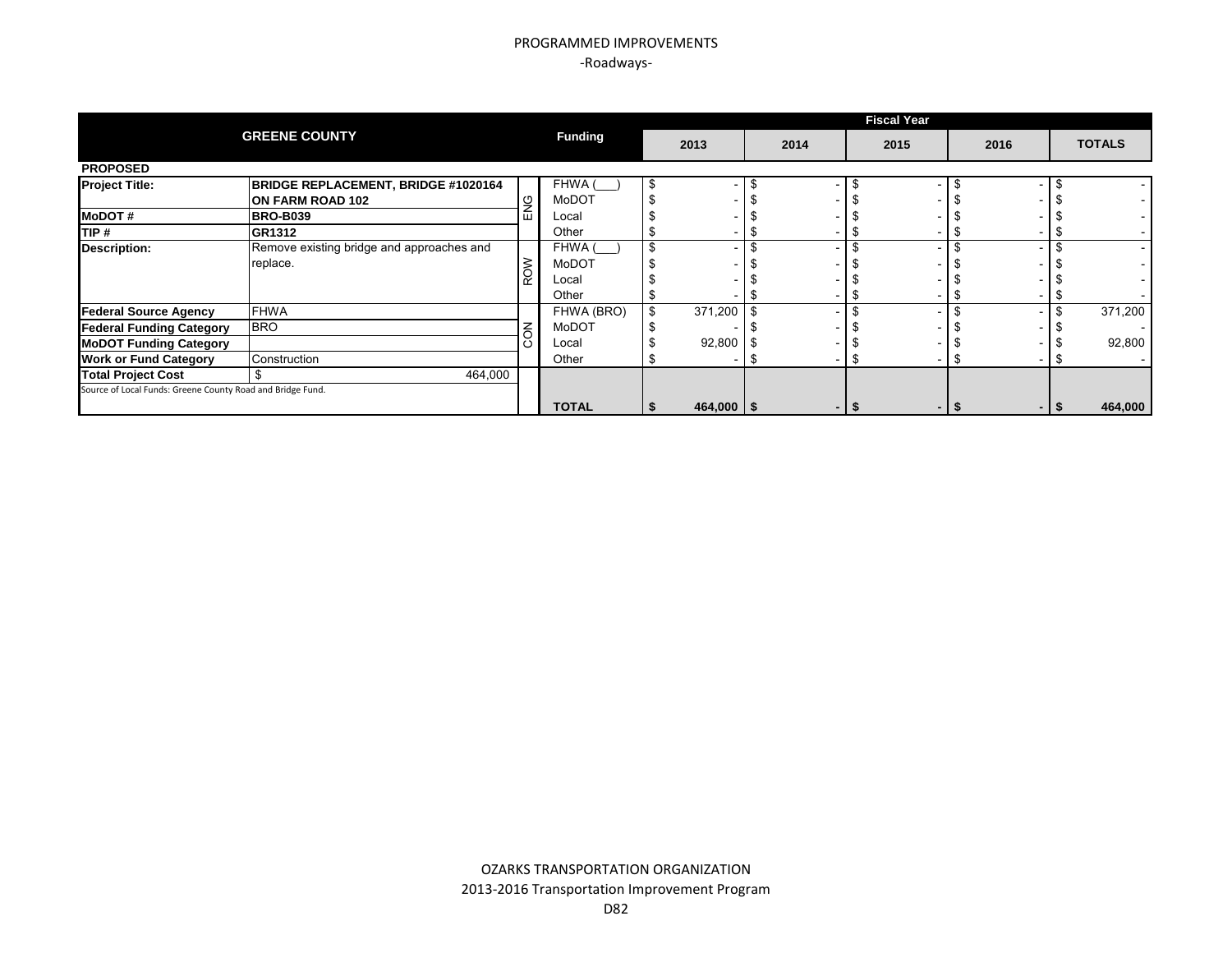|                                 |                                                                                                             |            |                |    |               |                | <b>Fiscal Year</b> |      |                 |
|---------------------------------|-------------------------------------------------------------------------------------------------------------|------------|----------------|----|---------------|----------------|--------------------|------|-----------------|
|                                 | <b>CITY OF SPRINGFIELD</b>                                                                                  |            | <b>Funding</b> |    | 2013          | 2014           | 2015               | 2016 | <b>TOTALS</b>   |
| AMENDED - A1 (12/3/2012)        |                                                                                                             |            |                |    |               |                |                    |      |                 |
| <b>Project Title:</b>           | <b>IIMPROVEMENTS AT ROUTE 65 &amp;</b>                                                                      |            | FHWA (         | Ъ  |               |                |                    |      |                 |
|                                 | <b>BATTLEFIELD RD</b>                                                                                       | 9<br>N     | MoDOT          |    | 25,000        | 174,892        | 842,044            |      | 1,041,936       |
| <b>MoDOT#</b>                   | 8U0500                                                                                                      | ш          | Local          |    |               |                |                    |      |                 |
| TIP#                            | <b>SP1108</b>                                                                                               |            | Other          |    |               |                |                    |      |                 |
| <b>Description:</b>             | Bridge and interchange improvements at Route                                                                |            | FHWA (         |    |               |                |                    |      |                 |
|                                 | 65 and Battlefield Road in Springfield.                                                                     |            | MoDOT          |    |               |                |                    |      |                 |
|                                 |                                                                                                             | ROW        | Local          |    |               | 25,751         |                    |      | 25,751          |
|                                 |                                                                                                             |            | Other          |    |               |                |                    |      |                 |
| <b>Federal Source Agency</b>    | <b>FHWA</b>                                                                                                 |            | FHWA (STP)     | \$ |               |                | 3,295,436          |      | \$<br>3,295,436 |
| <b>Federal Funding Category</b> | <b>STP</b>                                                                                                  |            | MoDOT          |    |               |                | 4,407,878          |      | 4,407,878       |
| <b>MoDOT Funding Category</b>   | Cost Share Program                                                                                          | <b>NO2</b> | Local          |    |               |                | 4,778,766          |      | 4,778,766       |
| <b>Work or Fund Category</b>    | Construction                                                                                                |            | Other          |    |               |                |                    |      |                 |
| <b>Total Project Cost</b>       | 14.801.767                                                                                                  |            |                |    |               |                |                    |      |                 |
|                                 | Source of Funds: State transportation revenues in the statewide cost share program, City of Springfield 1/8 |            |                |    |               |                |                    |      |                 |
|                                 | Transportation Sales tax and STP-Urban balances. City of Springfield STP-U of \$2,795,436; Greene County    |            |                |    |               |                |                    |      |                 |
|                                 | STP-U of \$500,000. Previously programmed funds of \$1,252,000. Advance construction with anticipated       |            |                |    |               |                |                    |      |                 |
| conversion beyond FY 2016.      |                                                                                                             |            |                |    |               |                |                    |      |                 |
|                                 |                                                                                                             |            | <b>TOTAL</b>   |    | $25,000$   \$ | $200,643$   \$ | $13,324,124$   \$  |      | 13,549,767      |

|                                                          |                                                                                                             |   |                |               |              | <b>Fiscal Year</b> |      |                 |
|----------------------------------------------------------|-------------------------------------------------------------------------------------------------------------|---|----------------|---------------|--------------|--------------------|------|-----------------|
|                                                          | <b>CITY OF SPRINGFIELD</b>                                                                                  |   | <b>Funding</b> | 2013          | 2014         | 2015               | 2016 | <b>TOTALS</b>   |
| <b>PROPOSED</b>                                          |                                                                                                             |   |                |               |              |                    |      |                 |
| <b>Project Title:</b>                                    | <b>IMPROVEMENTS AT ROUTE 65 &amp;</b>                                                                       |   | FHWA (         | \$            |              |                    |      |                 |
|                                                          | <b>BATTLEFIELD RD</b>                                                                                       |   | MoDOT          | 25,000        | 174,892      | 842,044            |      | 1,041,936       |
| <b>MoDOT#</b>                                            | 8U0500                                                                                                      | ய | Local          |               |              |                    |      |                 |
| <b>TIP#</b>                                              | <b>SP1108</b>                                                                                               |   | Other          |               |              |                    |      |                 |
| <b>Description:</b>                                      | Bridge and interchange improvements at Route                                                                |   | FHWA (         |               |              |                    |      |                 |
|                                                          | 65 and Battlefield Road in Springfield.                                                                     | š | <b>MoDOT</b>   |               |              |                    |      |                 |
|                                                          |                                                                                                             |   | Local          |               | 25,751       |                    |      | 25,751          |
|                                                          |                                                                                                             |   | Other          |               |              |                    |      |                 |
| <b>Federal Source Agency</b>                             | <b>FHWA</b>                                                                                                 |   | FHWA(STP/BRM)  |               |              | 4,485,093          |      | \$<br>4,485,093 |
| <b>Federal Funding Category</b>                          | <b>STP</b>                                                                                                  | 중 | MoDOT          |               |              | 3,869,232          |      | 3,869,232       |
| <b>MoDOT Funding Category</b>                            | Cost Share Program                                                                                          |   | Local          |               |              | 4,127,755          |      | 4,127,755       |
| <b>Work or Fund Category</b>                             | Construction                                                                                                |   | Other          |               |              |                    |      |                 |
| <b>Total Project Cost</b>                                | 14,801,767                                                                                                  |   |                |               |              |                    |      |                 |
|                                                          | Source of Funds: State transportation revenues in the statewide cost share program, City of Springfield 1/8 |   |                |               |              |                    |      |                 |
|                                                          | Transportation Sales tax, STP-Urban balances, BRM. City of Springfield STP-U of \$2,795,436; Greene County  |   |                |               |              |                    |      |                 |
|                                                          | STP-U of \$500,000. BRM funding of \$1,189,657. Previously programmed funds of \$1,252,000. Advance         |   |                |               |              |                    |      |                 |
| construction with anticipated conversion beyond FY 2016. |                                                                                                             |   |                |               |              |                    |      |                 |
|                                                          |                                                                                                             |   | <b>TOTAL</b>   | $25,000$   \$ | $200,643$ \$ | $13,324,124$ \$    |      | 13,549,767      |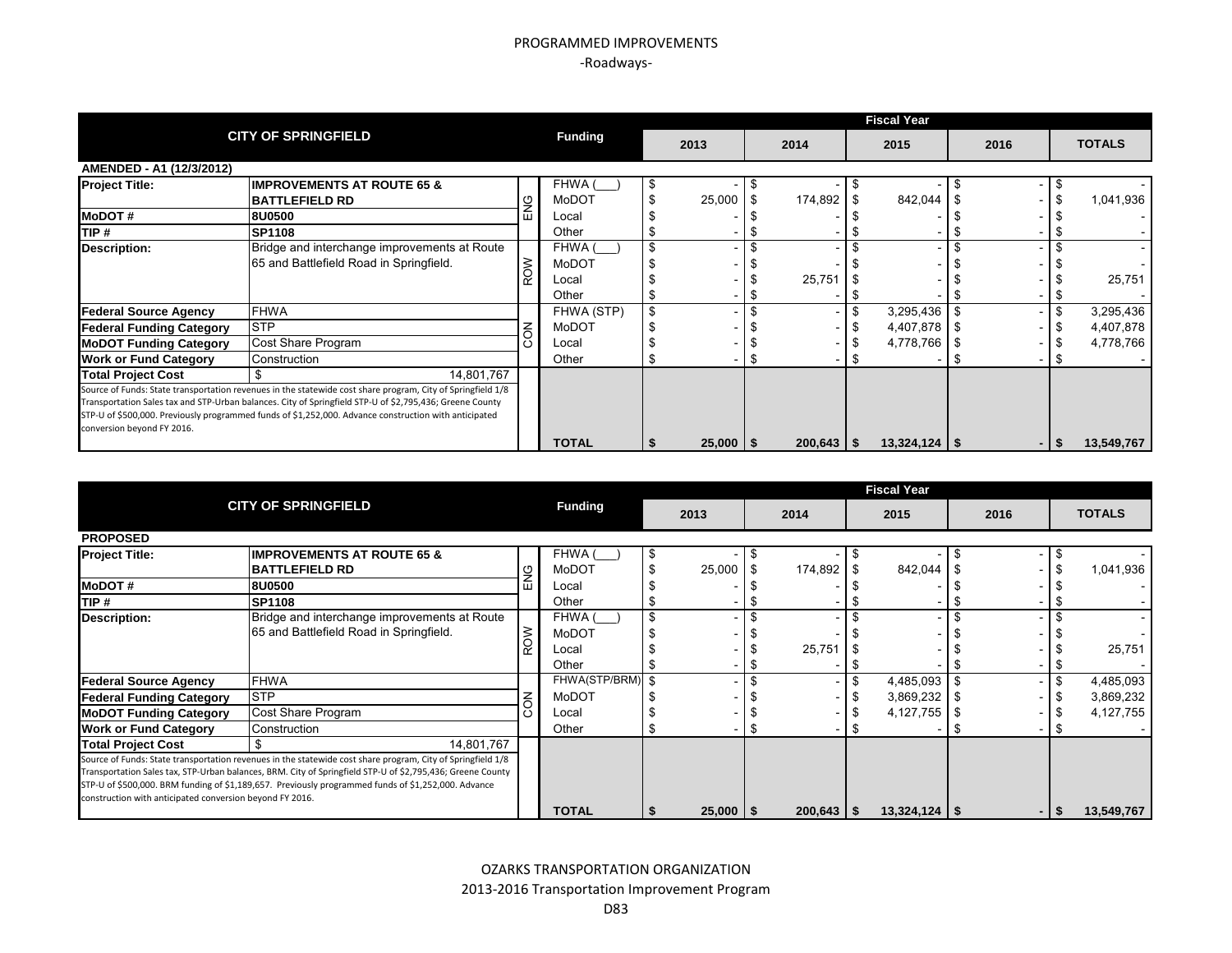- Roadways -

| FY 2013            |            |                |            |                       |                             |     |               |               |            |                           |                                 |                    |         |       |                         |                   |
|--------------------|------------|----------------|------------|-----------------------|-----------------------------|-----|---------------|---------------|------------|---------------------------|---------------------------------|--------------------|---------|-------|-------------------------|-------------------|
| <b>PROJECT</b>     |            |                |            |                       | FHWA Federal Funding Source |     |               |               |            |                           | MoDOT                           | Local              |         | Other | <b>TOTAL</b>            |                   |
|                    | <b>STP</b> | STP-Urban      | <b>NHS</b> | Safety                | ITS                         | I/M | 130           | <b>Bridge</b> | <b>BRM</b> | <b>BRO</b>                |                                 |                    |         |       |                         |                   |
| MO1105             |            |                |            |                       |                             |     |               |               |            |                           | \$<br>284,000                   |                    |         |       | \$                      | 284,000           |
| MO1106             |            |                |            |                       |                             |     |               |               |            |                           | \$<br>7,000                     |                    |         |       | \$                      | 7,000             |
| MO1107             |            |                |            | 27,000<br>\$          |                             |     |               |               |            |                           | \$<br>3,000                     |                    |         |       | \$                      | 30,000            |
| MO1150             |            |                |            |                       |                             |     |               |               |            |                           | \$<br>195,000                   |                    |         |       | \$                      | 195,000           |
| MO1201             |            |                |            | 900<br>\$             |                             |     |               |               |            |                           | \$<br>100                       |                    |         |       | \$                      | 1,000             |
| MO1206<br>MO1303   |            | 260,000<br>S.  |            |                       |                             |     |               |               |            |                           | 13,000<br>\$<br>\$<br>451,000   | <b>S</b>           | 65,000  |       | \$<br>\$                | 13,000<br>776,000 |
| MO1304             |            |                |            |                       |                             |     |               |               |            |                           | 39,000<br>\$                    |                    |         |       | \$                      | 39,000            |
| MO1306             |            |                |            |                       |                             |     |               |               |            |                           | \$<br>4,000                     |                    |         |       | \$                      | 4,000             |
| MO1308             |            |                |            |                       |                             |     |               |               |            |                           | $\mathbf{s}$<br>25,000          |                    |         |       | \$                      | 25,000            |
| MO1309             |            |                |            |                       |                             |     |               |               |            |                           | \$<br>25,000                    |                    |         |       | \$                      | 25,000            |
| CC0901             |            |                |            |                       |                             |     |               |               |            |                           | \$<br>2,000                     |                    |         |       | $\overline{\mathbf{s}}$ | 2,000             |
| CC1102             |            |                |            |                       |                             |     |               |               |            |                           | \$<br>2,000                     |                    |         |       | \$                      | 2,000             |
| CC1110             |            |                |            |                       |                             |     |               |               |            |                           | \$<br>22,000                    |                    |         |       | \$                      | 22,000            |
| CC1201             |            |                |            | 288,000<br>\$         |                             |     |               |               |            |                           | \$<br>32,000                    |                    |         |       | \$                      | 320,000           |
| CC1202             |            |                |            | $\mathbf{s}$<br>1,800 |                             |     |               |               |            |                           | $\mathbf{s}$<br>200             |                    |         |       | $\overline{\mathbf{s}}$ | 2,000             |
| CC1203             |            |                |            |                       |                             |     |               |               |            |                           | \$<br>447,000                   |                    |         |       | \$                      | 447,000           |
| CC1301             |            |                |            |                       |                             |     |               |               |            |                           | \$<br>1,000                     |                    |         |       | \$                      | 1,000             |
| CC1302             |            |                |            | \$<br>504,000         |                             |     |               |               |            |                           | \$<br>56,000                    |                    |         |       | \$                      | 560,000           |
|                    |            |                |            |                       |                             |     |               |               |            |                           | \$<br>12,000                    |                    |         |       | \$                      | 12,000            |
| CC1303<br>CC1304   |            |                |            | 11,700<br>\$          |                             |     |               |               |            |                           | \$<br>1.300                     |                    |         |       | \$                      | 13,000            |
| CC1305             |            |                |            | $\$$<br>2,700         |                             |     |               |               |            |                           | $\mathbb{S}$<br>300             |                    |         |       | $\mathfrak s$           | 3,000             |
| CC1306             |            |                |            |                       |                             |     |               |               |            |                           | 2,984,000<br>\$                 |                    |         |       | \$                      | 2,984,000         |
| CC1307             |            |                |            |                       |                             |     |               |               |            |                           | \$<br>10,000                    |                    |         |       | \$                      | 10,000            |
| CC1401             |            |                |            | 11,700<br>\$          |                             |     |               |               |            |                           | \$<br>1,300                     |                    |         |       | \$                      | 13,000            |
| GR0909             |            | \$<br>320,000  |            |                       |                             |     |               |               |            |                           |                                 | S.                 | 80,000  |       | \$                      | 400,000           |
| GR1010             |            |                |            |                       |                             |     |               |               |            |                           | \$<br>2,000                     |                    |         |       | \$                      | 2,000             |
| GR1206             |            |                |            |                       |                             |     |               | 33,600<br>\$  |            |                           | \$<br>8,400                     |                    |         |       | \$                      | 42,000            |
| GR1212             |            |                |            |                       |                             |     |               |               |            | 960,000<br>\$             |                                 | \$                 | 240,000 |       | \$                      | 1,200,000         |
| GR1213             |            |                |            |                       |                             |     |               |               |            | \$1,133,600               |                                 | $\mathbb{S}$       | 283,400 |       | $\mathfrak{S}$          | 1,417,000         |
| GR1302             |            |                |            |                       |                             |     | 160,000<br>\$ |               |            |                           | 40,000<br>\$                    |                    |         |       | \$                      | 200,000           |
| GR1303             |            |                |            |                       |                             |     |               |               |            |                           | 4,486,000<br>\$                 |                    |         |       | $\mathbb{S}$            | 4,486,000         |
| GR <sub>1304</sub> |            |                |            |                       |                             |     |               |               |            |                           | \$<br>2,000                     |                    |         |       | \$                      | 2,000             |
| GR1305             |            |                |            |                       |                             |     |               |               |            |                           | \$<br>10,000                    |                    |         |       | \$                      | 10,000            |
| GR1306<br>GR1307   |            |                |            |                       |                             |     |               |               |            |                           | \$<br>2,000<br>\$<br>216,000    |                    |         |       | \$<br>\$                | 2,000<br>216,000  |
| GR1308             |            |                |            |                       |                             |     |               |               |            |                           | \$<br>2.000                     |                    |         |       | \$                      | 2,000             |
| GR1309             |            | 290,848<br>\$  |            |                       |                             |     |               |               |            |                           | \$                              | 5,000 \$ 1,674,367 |         |       | \$                      | 1,970,215         |
| GR1310             |            |                |            | 861,000<br>\$         |                             |     |               |               |            |                           | \$<br>1,047,000                 |                    |         |       | \$                      | 1,908,000         |
| GR1311             |            |                |            |                       |                             |     |               |               |            | 168,000<br>$\mathfrak{S}$ |                                 | $\mathfrak{s}$     | 42,000  |       |                         |                   |
| GR1312             |            |                |            |                       |                             |     |               |               |            | 371,200<br>$\mathbb{S}$   |                                 | $\sqrt{3}$         | 92,800  |       |                         |                   |
| NX0601             |            | \$1,989,600    |            |                       |                             |     |               |               |            |                           |                                 | \$                 | 633,400 |       | \$                      | 2,623,000         |
| NX0701             |            | 301,920<br>\$. |            |                       |                             |     |               |               |            |                           |                                 | l \$               | 75,480  |       | \$                      | 377,400           |
| NX1201             |            |                |            |                       |                             |     |               |               |            |                           |                                 | \$                 | 30,000  |       | \$                      | 30,000            |
| <b>NX1301</b>      |            |                |            |                       |                             |     |               |               |            |                           | 189,000<br>\$                   |                    |         |       | \$                      | 189,000           |
| OK1004             |            |                |            |                       |                             |     |               | \$2,433,600   |            |                           | \$<br>608,400                   |                    |         |       | \$                      | 3,042,000         |
| OK1006             |            | 723,000<br>S.  |            |                       |                             |     |               |               |            |                           | \$<br>767,000 \$                |                    | 20,000  |       | \$                      | 1,510,000         |
| OK1101             |            |                |            |                       |                             |     |               | 909,600<br>\$ |            |                           | \$<br>227,400                   |                    |         |       | \$                      | 1,137,000         |
| RP1201             |            |                |            |                       |                             |     |               |               |            |                           | 272,000<br>\$                   |                    |         |       | \$                      | 272,000           |
| RP1301             |            |                |            |                       |                             |     |               |               |            |                           | \$<br>2,000                     |                    |         |       | \$                      | 2,000             |
| RP1302             |            |                |            |                       |                             |     |               |               |            |                           | $\mathbf{\hat{s}}$<br>1,187,000 |                    |         |       | \$                      | 1,187,000         |
| RP1303             |            | 64,000<br>\$   |            |                       |                             |     |               |               |            |                           |                                 | \$                 | 16,000  |       | \$                      | 80,000            |
| RP1304             |            | \$<br>50,000   |            |                       |                             |     |               |               |            |                           |                                 |                    |         |       | \$                      | 50,000            |
| RP1305             |            |                |            |                       |                             |     |               |               |            |                           | 228,000<br>\$                   |                    |         |       | \$                      | 228,000           |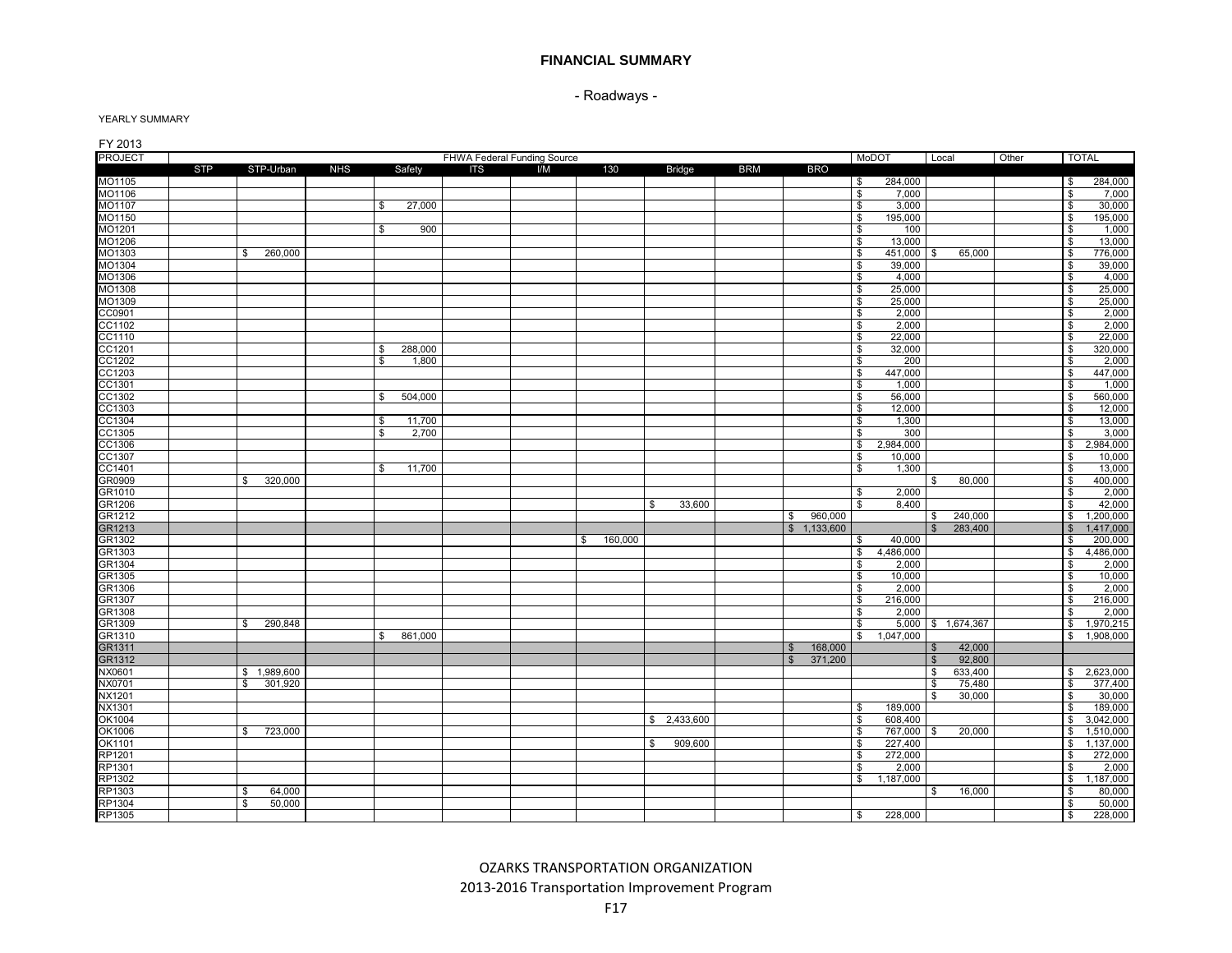- Roadways -

| 2013 Continued |               |                              |            |                     |                             |     |              |         |               |            |            |                                                                             |                        |       |                |                   |
|----------------|---------------|------------------------------|------------|---------------------|-----------------------------|-----|--------------|---------|---------------|------------|------------|-----------------------------------------------------------------------------|------------------------|-------|----------------|-------------------|
| <b>PROJECT</b> |               |                              |            |                     | FHWA Federal Funding Source |     |              |         |               |            |            | MoDOT                                                                       | Local                  | Other |                | <b>TOTAL</b>      |
|                | <b>STP</b>    | STP-Urban                    | <b>NHS</b> | Safety              | <b>ITS</b>                  | I/M |              | 130     | <b>Bridge</b> | <b>BRM</b> | <b>BRO</b> |                                                                             |                        |       |                |                   |
| RG0901         |               |                              |            |                     |                             |     |              |         |               |            |            | 2,000<br>\$                                                                 |                        |       | \$             | 2,000             |
| <b>RG1201</b>  |               |                              |            |                     |                             |     |              |         |               |            |            | \$<br>1.000                                                                 |                        |       | \$             | 1,000             |
| SP1018         |               |                              |            |                     |                             |     |              |         | \$<br>80,000  |            |            | \$<br>20,000                                                                |                        |       | \$             | 100,000           |
| SP1021         |               |                              |            |                     |                             |     |              |         |               |            |            | 825,000<br>\$                                                               |                        |       | \$             | 825,000           |
| SP1106         | S.<br>100,000 |                              |            |                     |                             |     |              |         |               |            |            | \$                                                                          | 1,349,942 \$ 1,178,942 |       | \$             | 2,628,884         |
| SP1107         |               |                              |            |                     |                             |     |              |         |               |            |            | 830,000<br>\$                                                               |                        |       | \$             | 830,000           |
| SP1108         |               |                              |            |                     |                             |     |              |         |               |            |            | $\mathbb{S}$<br>25,000                                                      |                        |       | $\mathfrak{S}$ | 25,000            |
| SP1109         |               |                              |            |                     |                             |     |              |         |               |            |            | \$<br>2.000                                                                 |                        |       | $\mathbf{s}$   | 2,000             |
| SP1110         |               |                              |            |                     |                             |     |              |         |               |            |            | 1,571,000<br>\$                                                             |                        |       | \$             | 1,571,000         |
| SP1112         |               |                              |            |                     |                             |     |              |         |               |            |            | \$<br>5.000                                                                 |                        |       | \$             | 5,000             |
| SP1113         |               |                              |            |                     |                             |     | \$           | 80,000  |               |            |            | 20.000<br>\$                                                                |                        |       | \$             | 100,000           |
| SP1115         |               |                              |            |                     |                             |     | \$           | 160,000 |               |            |            | 40,000<br>\$                                                                |                        |       | \$             | 200,000           |
| SP1202         |               |                              |            |                     |                             |     |              |         |               |            |            | \$<br>1,469,000                                                             |                        |       | \$             | ,469,000          |
| SP1203         |               |                              |            |                     |                             |     |              |         |               |            |            | 1,024,000<br>\$                                                             |                        |       | \$             | 1,024,000         |
| SP1204         |               |                              |            |                     |                             |     |              |         |               |            |            | 2.000<br>\$                                                                 |                        |       | \$             | 2,000             |
| SP1206         |               |                              |            |                     |                             |     |              |         |               |            |            | \$<br>120,000                                                               |                        |       | \$             | 120,000           |
| SP1212         |               |                              |            |                     |                             |     | \$           | 160,000 |               |            |            | \$<br>40,000                                                                |                        |       | \$             | 200,000           |
| SP1213         |               |                              |            |                     |                             |     |              |         |               |            |            | \$<br>100,000                                                               |                        |       | \$             | 100,000           |
| SP1302         |               |                              |            |                     |                             |     | \$           | 80,000  |               |            |            | \$<br>20.000                                                                |                        |       | \$             | 100,000           |
| SP1303         |               |                              |            |                     |                             |     | \$           | 160,000 |               |            |            | \$<br>40.000                                                                |                        |       | \$             | 200,000           |
| SP1304         |               |                              |            |                     |                             |     | \$           | 160,000 |               |            |            | \$<br>40.000                                                                |                        |       | $\mathbf{s}$   | 200,000           |
| SP1305         |               |                              |            |                     |                             |     | \$           | 160,000 |               |            |            | \$<br>40,000                                                                |                        |       | \$             | 200,000           |
| SP1306         |               |                              |            |                     |                             |     | \$           | 160,000 |               |            |            | \$<br>40.000                                                                |                        |       | \$             | 200,000           |
| SP1307         |               |                              |            |                     |                             |     | \$           | 160,000 |               |            |            | \$<br>40.000                                                                |                        |       | \$             | 200,000           |
| SP1308         |               |                              |            |                     |                             |     | \$           | 160,000 |               |            |            | \$<br>40,000                                                                |                        |       | \$             | 200,000           |
| SP1309         |               |                              |            |                     |                             |     | $\mathbb{S}$ | 160,000 |               |            |            | \$<br>40.000                                                                |                        |       | \$             | 200,000           |
| SP1310         |               |                              |            |                     |                             |     |              |         |               |            |            | \$<br>1,000                                                                 |                        |       | \$             | 1,000             |
| SP1311         |               |                              |            |                     |                             |     |              |         |               |            |            | \$<br>2.000                                                                 |                        |       | \$             | 2.000             |
| SP1312         |               |                              |            |                     |                             |     |              |         |               |            |            | 6,000<br>\$.                                                                |                        |       | $\mathbf{s}$   | 6,000             |
| SP1313         | \$2,135,742   |                              |            |                     |                             |     |              |         |               |            |            | \$<br>2,669,677 \$                                                          | 533,936                |       | \$             | 5,339,355         |
| SP1314         |               |                              |            |                     |                             |     |              |         |               |            |            | \$<br>12,000                                                                |                        |       | \$             | 12,000            |
| SP1315         |               |                              |            |                     |                             |     |              |         |               |            |            | \$<br>2,000                                                                 |                        |       | \$             | 2,000             |
| SP1316         |               |                              |            |                     |                             |     |              |         |               |            |            | \$<br>2,000                                                                 |                        |       | \$             | 2,000             |
| SP1317         |               |                              |            |                     |                             |     |              |         |               |            |            | \$<br>2,000                                                                 |                        |       | \$             | 2,000             |
| SP1318         |               |                              |            |                     |                             |     |              |         |               |            |            | \$<br>2.000                                                                 |                        |       | \$             | 2,000             |
| SP1319         |               |                              |            |                     |                             |     |              |         |               |            |            | 4,000<br>\$                                                                 |                        |       | \$             | 4,000             |
| SP1320         | 627,000<br>S. |                              |            |                     |                             |     |              |         |               |            |            | \$<br>109,500 \$                                                            | 110,500                |       | \$             | 847,000           |
| SP1321         |               | 10,000<br>\$                 |            |                     |                             |     |              |         |               |            |            |                                                                             | 3,984<br>\$            |       | \$             | 13,984            |
| SP1322         |               |                              |            |                     |                             |     |              |         |               |            |            | 190,000 \$<br>\$                                                            | 560,000                |       | \$             | 750,000           |
| SP1401         |               |                              |            |                     |                             |     |              |         |               |            |            | 2.000<br>\$                                                                 |                        |       | $\mathbf{s}$   | 2,000             |
| ST1201         |               |                              |            |                     |                             |     |              |         |               |            |            | 133,000<br>\$                                                               |                        |       | \$             | 133,000           |
| ST1204         |               |                              |            |                     |                             |     | \$           | 400,000 |               |            |            | \$<br>100,000                                                               |                        |       | \$             | 500,000           |
| WI1201         |               | \$.<br>21,000                |            |                     |                             |     |              |         |               |            |            | 593,000<br>\$                                                               |                        |       | \$             | 614,000           |
| WI1301         |               |                              |            |                     |                             |     |              |         |               |            |            | \$<br>2,000                                                                 |                        |       | \$             | 2,000             |
| <b>TOTAL</b>   |               | \$ 2,862,742 \$ 4,030,368 \$ |            | $-$ \$ 1,708,800 \$ | $-5$                        |     |              |         |               |            |            | - \$ 2,160,130 \$ 3,456,800 \$ - \$ 2,632,800 \$ 25,496,519 \$ 5,639,809 \$ |                        |       |                | $-$ \$ 47,313,838 |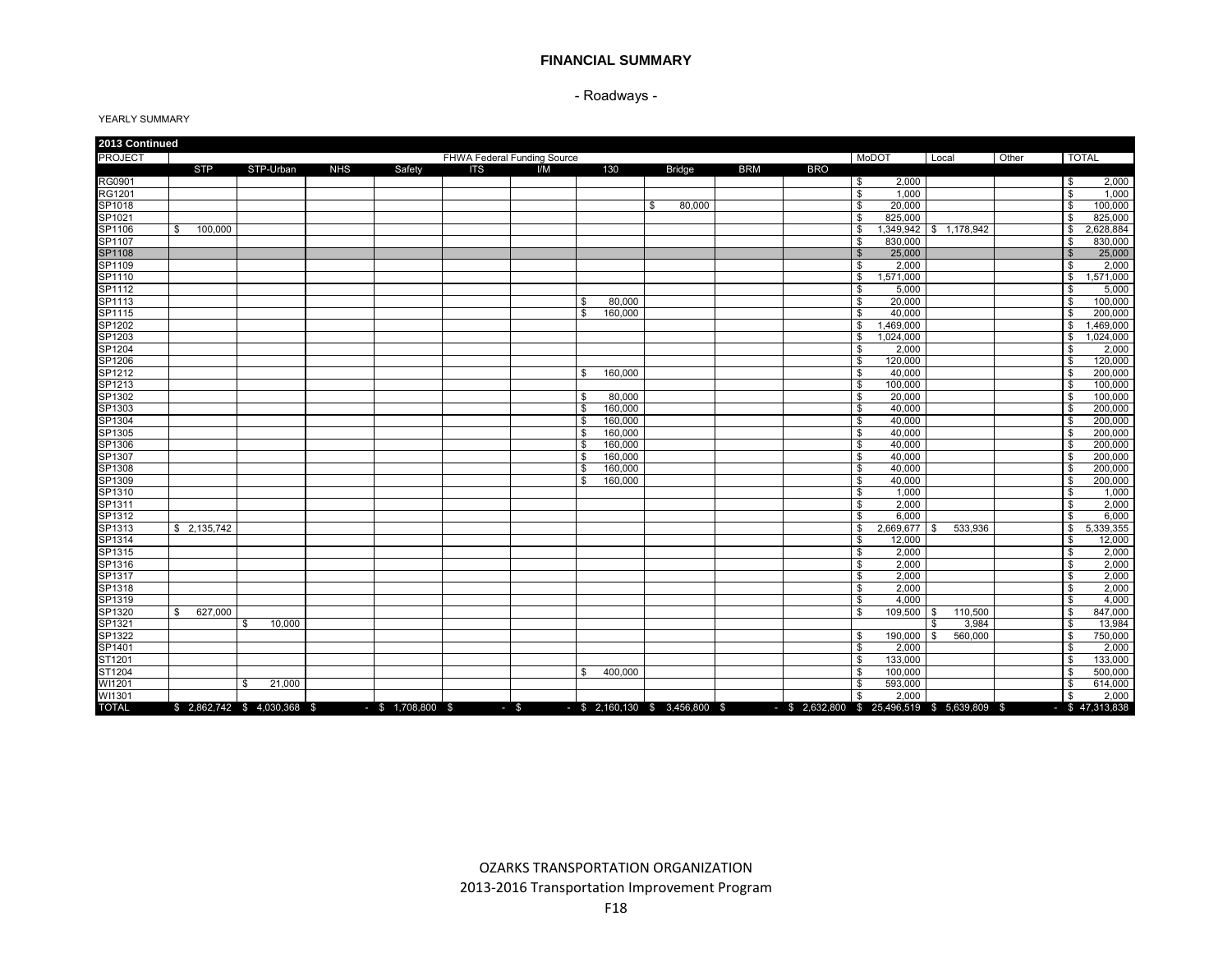- Roadways -

| FY 2014        |               |                             |                |               |                             |     |              |               |            |            |                             |                |       |                         |              |
|----------------|---------------|-----------------------------|----------------|---------------|-----------------------------|-----|--------------|---------------|------------|------------|-----------------------------|----------------|-------|-------------------------|--------------|
| <b>PROJECT</b> |               |                             |                |               | FHWA Federal Funding Source |     |              |               |            |            | MoDOT                       | Local          | Other |                         | <b>TOTAL</b> |
|                | <b>STP</b>    | STP-Urban                   | <b>NHS</b>     | Safety        | <b>ITS</b>                  | I/M | 130          | <b>Bridge</b> | <b>BRM</b> | <b>BRO</b> |                             |                |       |                         |              |
|                |               | FHWA Federal Funding Source |                |               |                             |     |              |               |            |            |                             |                |       |                         |              |
| MO1105         |               |                             |                |               |                             |     |              |               |            |            | 284,000<br>\$               |                |       | \$                      | 284,000      |
| MO1107         |               |                             |                | \$<br>13,500  |                             |     |              |               |            |            | \$<br>1,500                 |                |       | \$                      | 15,000       |
| MO1150         |               |                             |                |               |                             |     |              |               |            |            | 202,000<br>\$               |                |       | \$                      | 202,000      |
| MO1201         |               |                             |                | 900<br>\$     |                             |     |              |               |            |            | \$<br>100                   |                |       | \$                      | 1,000        |
| MO1206         |               |                             |                |               |                             |     |              |               |            |            | 2,230,000<br>\$             |                |       | $\overline{\mathbf{s}}$ | 2,230,000    |
| MO1306         |               |                             |                |               |                             |     |              |               |            |            | \$<br>2,000                 |                |       | \$                      | 2,000        |
| MO1309         |               |                             |                |               |                             |     |              |               |            |            | 25,000<br>\$                |                |       | \$                      | 25,000       |
| MO1401         |               |                             |                |               |                             |     |              |               |            |            | 29,000<br>\$                |                |       | \$                      | 29,000       |
| MO1403         |               | 268,000<br>\$               |                |               |                             |     |              |               |            |            | \$<br>451,000               | 67,000<br>\$   |       | \$                      | 786,000      |
| CC0901         |               |                             |                |               |                             |     |              |               |            |            | \$<br>2,000                 |                |       | \$                      | 2,000        |
| CC1102         |               |                             |                |               |                             |     |              |               |            |            | \$<br>2.000                 |                |       | \$                      | 2.000        |
| CC1110         |               | 238,000<br>\$               |                |               |                             |     |              |               |            |            | 166,000<br>\$               |                |       | $\mathfrak{s}$          | 404,000      |
| CC1201         |               |                             |                | \$1,885,500   |                             |     |              |               |            |            | \$<br>209,500               |                |       | \$                      | 2,095,000    |
| CC1202         |               |                             |                | 274,500<br>\$ |                             |     |              |               |            |            | \$<br>30,500                |                |       | \$                      | 305,000      |
| CC1203         |               |                             |                |               |                             |     |              |               |            |            | 495,000<br>\$               |                |       | \$                      | 495,000      |
| CC1301         | 105,000<br>\$ |                             |                |               |                             |     |              |               |            |            | \$<br>264.000               |                |       | \$                      | 369,000      |
| CC1302         |               |                             |                | 967,500<br>\$ |                             |     |              |               |            |            | 107,500<br>\$               |                |       | S.                      | 1,075,000    |
| CC1303         |               |                             |                |               |                             |     |              |               |            |            | 1,808,000<br>\$             |                |       | \$                      | 1,808,000    |
| CC1304         |               |                             |                | 104,400<br>\$ |                             |     |              |               |            |            | 11,600<br>\$                |                |       | \$                      | 116,000      |
| CC1305         |               |                             |                | 146,700<br>\$ |                             |     |              |               |            |            | 16,300<br>\$                |                |       | \$                      | 163,000      |
| CC1306         | \$ 2,387,200  |                             |                |               |                             |     |              |               |            |            | \$<br>(2,387,200)           |                |       | \$                      |              |
| CC1401         |               |                             |                | 180,900<br>\$ |                             |     |              |               |            |            | 20,100<br>\$                |                |       | \$                      | 201,000      |
| GR1010         |               |                             |                |               |                             |     |              |               |            |            | $\mathbb{S}$<br>2.000       |                |       | \$                      | 2,000        |
| GR1104         |               |                             |                |               |                             |     | \$<br>80,000 |               |            |            | \$<br>20,000                |                |       | \$                      | 100,000      |
| GR1206         |               |                             |                |               |                             |     |              | \$<br>34,400  |            |            | \$<br>8,600                 |                |       | \$                      | 43,000       |
| GR1303         | \$3,588,800   |                             |                |               |                             |     |              |               |            |            | $\mathbf{s}$<br>(3,588,800) |                |       | $\overline{\mathbf{s}}$ |              |
| GR1304         |               |                             |                |               |                             |     |              |               |            |            | \$<br>17.000                |                |       | \$                      | 17,000       |
| GR1305         |               |                             |                |               |                             |     |              |               |            |            | \$<br>1,574,000             |                |       | \$                      | 1,574,000    |
| GR1306         |               |                             |                |               |                             |     |              |               |            |            | \$<br>8,000                 |                |       | \$                      | 8,000        |
| GR1308         |               |                             |                |               |                             |     |              |               |            |            | 2,000<br>\$                 |                |       | \$                      | 2,000        |
| GR1309         |               |                             |                |               |                             |     |              |               |            |            | \$<br>5.000                 |                |       | \$                      | 5,000        |
| NX0801         |               |                             |                |               |                             |     |              |               |            |            |                             | 175,000<br>S.  |       | \$                      | 175,000      |
| NX0803         |               |                             |                |               |                             |     |              |               |            |            |                             | \$1,313,314    |       | \$                      | ,313,314     |
| NX1401         |               |                             |                |               |                             |     |              |               |            |            |                             | 188,700<br>\$  |       | \$                      | 188,700      |
| OK1006         | 535,200<br>\$ |                             |                |               |                             |     |              |               |            |            | (535, 200)<br>\$            |                |       | \$                      |              |
| <b>RP1201</b>  |               |                             | 217,600<br>\$  |               |                             |     |              |               |            |            | (217,600)<br>\$             |                |       | $\overline{\mathbf{s}}$ |              |
| RP1301         |               |                             |                |               |                             |     |              |               |            |            | \$<br>7,000                 |                |       | \$                      | 7,000        |
| RP1302         |               |                             | 949,600<br>\$  |               |                             |     |              |               |            |            | $\mathbf{s}$<br>(949, 600)  |                |       | $\overline{\mathbf{s}}$ |              |
| RP1305         |               |                             | 182,400<br>\$. |               |                             |     |              |               |            |            | (182, 400)<br>\$            |                |       | \$                      |              |
|                |               |                             |                |               |                             |     |              |               |            |            | \$                          |                |       |                         |              |
| RG0901         |               |                             |                |               |                             |     |              |               |            |            | 2,000                       |                |       | \$                      | 2,000        |
| RG1201         |               |                             |                |               |                             |     |              |               |            |            | 1,000<br>\$                 |                |       | $\boldsymbol{\theta}$   | 1,000        |
| SP1018         |               |                             |                |               |                             |     |              | \$<br>80.000  |            |            | 20,000<br>\$                |                |       | \$                      | 100,000      |
| SP1021         | \$<br>660,000 |                             |                |               |                             |     |              |               |            |            | $\mathbf{s}$<br>(660, 000)  |                |       | $\overline{\mathbf{s}}$ |              |
| SP1106         | \$1,315,742   |                             |                |               |                             |     |              |               |            |            | \$<br>(1,315,742)           |                |       | \$                      |              |
| <b>SP1108</b>  |               |                             |                |               |                             |     |              |               |            |            | 174,892<br>-\$              | 25,751<br>- \$ |       | $\mathbb{S}$            | 200,643      |
| SP1109         | \$2,067,130   |                             |                |               |                             |     |              |               |            |            | \$<br>84,604                | \$2,000,000    |       | \$                      | 4, 151, 734  |
| SP1110         |               |                             | \$1,256,800    |               |                             |     |              |               |            |            | (1,256,800)<br>\$           |                |       | \$                      |              |
| SP1112         |               |                             |                |               |                             |     |              |               |            |            | 5,000<br>-S                 |                |       | \$                      | 5,000        |
| SP1202         |               |                             | \$1,175,200    |               |                             |     |              |               |            |            | (1, 175, 200)<br>\$         |                |       | \$                      |              |
| SP1203         | 819,200<br>\$ |                             |                |               |                             |     |              |               |            |            | (819, 200)<br>\$            |                |       | \$                      |              |
| SP1204         |               |                             |                |               |                             |     |              |               |            |            | 2,000<br>\$                 |                |       | <b>\$</b>               | 2,000        |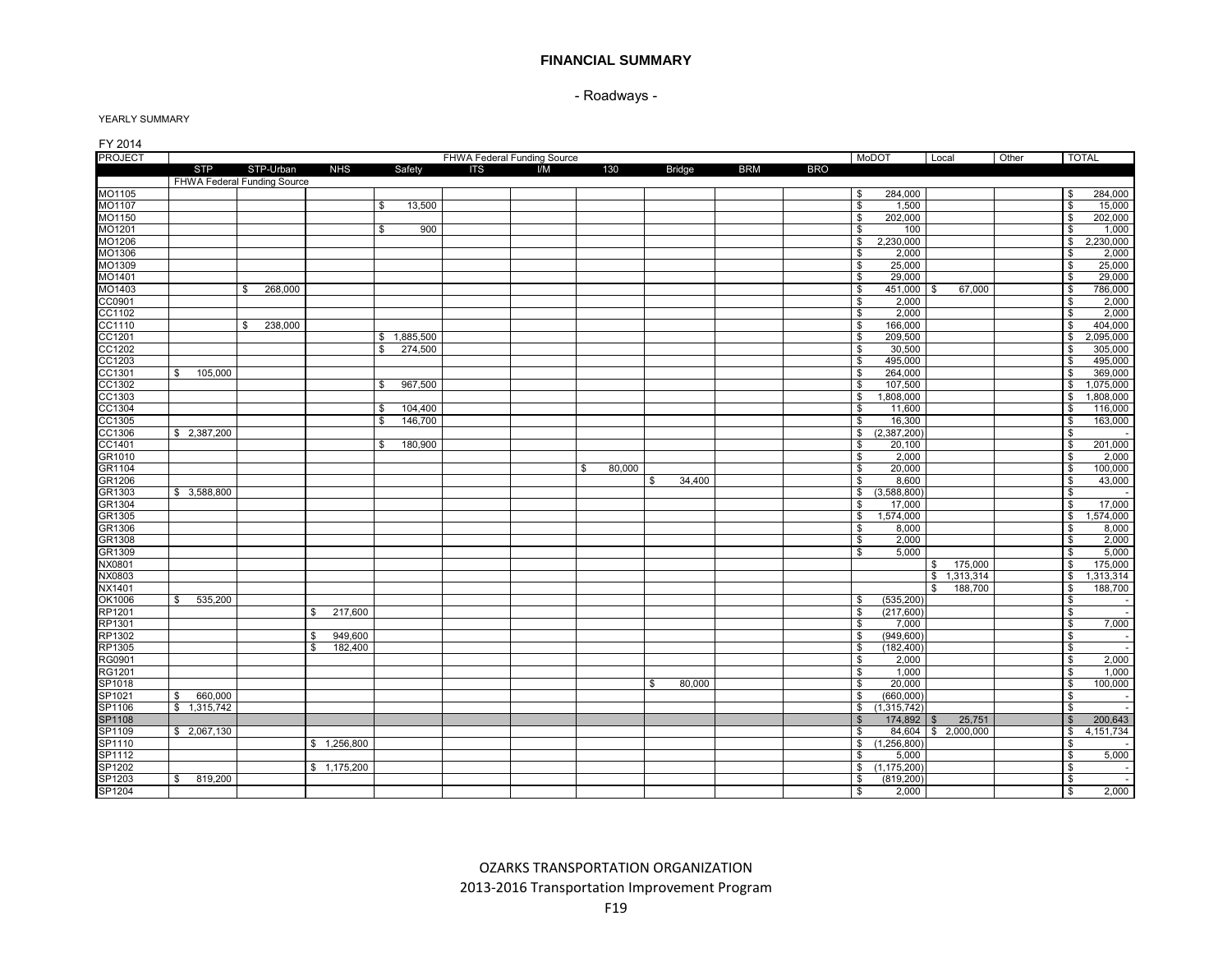## - Roadways -

| 2014 Continued |                  |           |            |                                      |                             |        |                |                            |            |            |            |                           |       |                   |
|----------------|------------------|-----------|------------|--------------------------------------|-----------------------------|--------|----------------|----------------------------|------------|------------|------------|---------------------------|-------|-------------------|
| <b>PROJECT</b> |                  |           |            |                                      | FHWA Federal Funding Source |        |                |                            |            |            | MoDOT      | Local                     | Other | <b>TOTAL</b>      |
|                | <b>STP</b>       | STP-Urban | <b>NHS</b> | Safety                               | <b>ITS</b>                  | I/M    | 130            | <b>Bridge</b>              | <b>BRM</b> | <b>BRO</b> |            |                           |       |                   |
| SP1206         |                  |           |            |                                      |                             |        |                |                            |            |            | 715,000    |                           |       | \$<br>715,000     |
| SP1213         |                  |           |            |                                      |                             |        |                |                            |            |            | 100,000    |                           |       | 100,000<br>S      |
| SP1310         |                  |           |            |                                      |                             |        |                |                            |            |            | 2,000      |                           |       | 2,000             |
| SP1311         |                  |           |            |                                      |                             |        |                |                            |            |            | 2,000      |                           |       | 2,000<br>\$       |
| SP1312         |                  |           |            |                                      |                             |        |                |                            |            |            | 027,000    |                           |       | ,027,000<br>\$    |
| SP1313         | 3,105,079<br>\$. |           |            |                                      |                             |        |                |                            |            |            | 3,881,350  | 776,269<br>l \$           |       | .762,698          |
| SP1314         |                  |           |            |                                      |                             |        |                |                            |            |            | 1,880,000  |                           |       | ,880,000<br>\$    |
| SP1315         |                  |           |            |                                      |                             |        |                |                            |            |            | 2,000      |                           |       | 2,000<br>\$       |
| SP1316         |                  |           |            |                                      |                             |        |                |                            |            |            | 13,000     |                           |       | 13,000<br>\$      |
| SP1317         |                  |           |            |                                      |                             |        |                |                            |            |            | 2,000      |                           |       | 2,000             |
| SP1318         |                  |           |            |                                      |                             |        |                |                            |            |            | 7,000      |                           |       | 7,000             |
| SP1319         |                  |           |            |                                      |                             |        |                |                            |            |            | 748,000    |                           |       | 748,000<br>\$.    |
| SP1321         |                  | 10,000    |            |                                      |                             |        |                |                            |            |            |            | 3,984<br>- \$             |       | 13,984<br>\$      |
| SP1322         |                  |           |            |                                      |                             |        |                |                            |            |            | 125,000    | 375,000                   |       | 500,000           |
| SP1401         |                  |           |            |                                      |                             |        |                |                            |            |            | 3,000      |                           |       | 3,000             |
| ST1201         |                  |           |            |                                      |                             |        |                |                            |            |            | 549,000    |                           |       | 549,000<br>\$     |
| WI1201         | 470,200          |           |            |                                      |                             |        |                |                            |            |            | (470, 200) |                           |       |                   |
| WI1301         |                  |           |            |                                      |                             |        |                |                            |            |            | 3,000      |                           |       | 3,000<br>\$       |
| <b>TOTAL</b>   | \$15,053,551     | - \$      |            | 516,000 \$ 3,781,600 \$ 3,573,900 \$ |                             | $-$ \$ | 80,130<br>$-5$ | $\mathbf{s}$<br>114,400 \$ |            | $-$ \$     | $-$ \$     | 3,791,604 \$ 4,925,018 \$ |       | $-$ \$ 31,836,073 |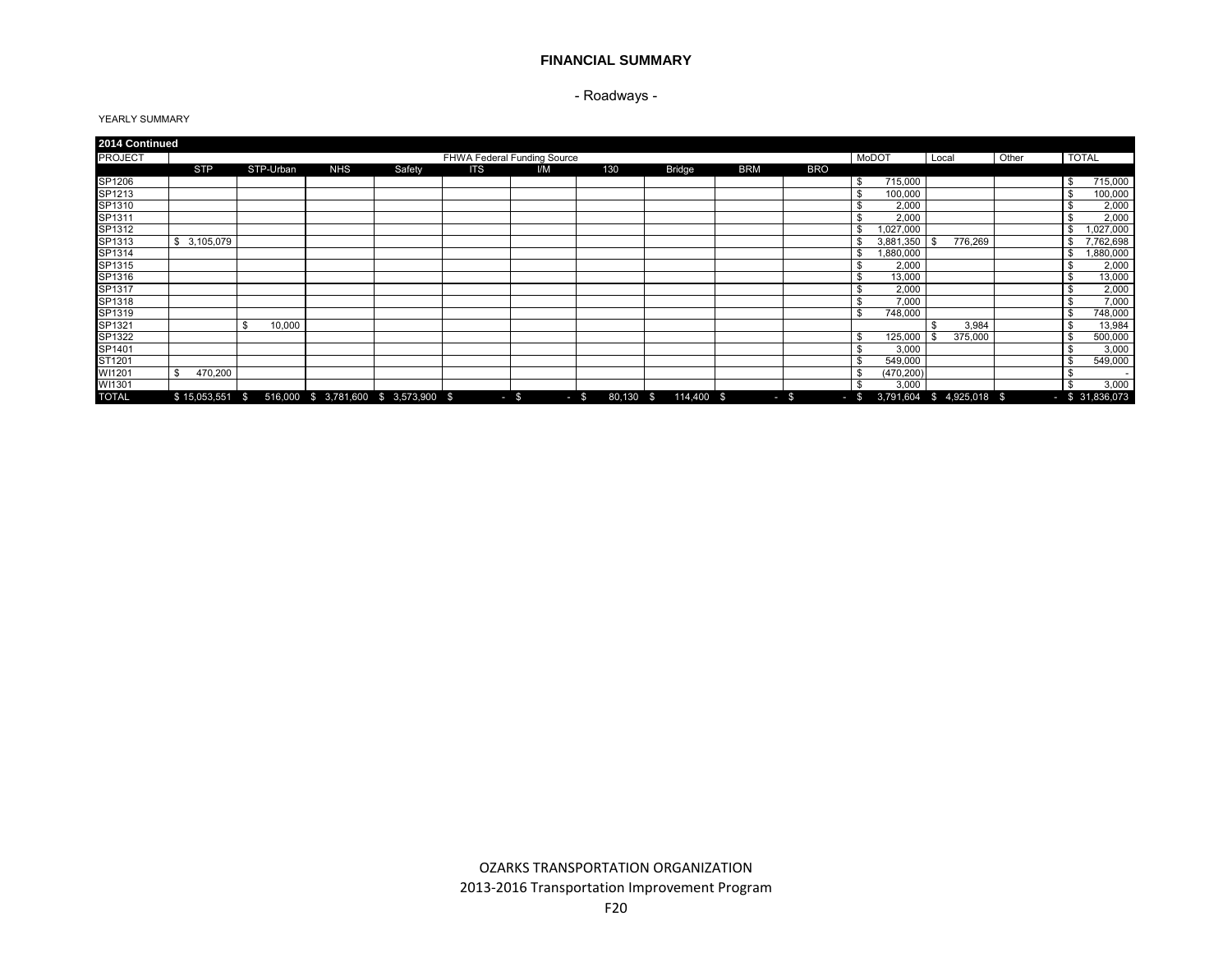- Roadways -

| FY 2015<br><b>PROJECT</b> |                         |                                         |               |           |            | FHWA Federal Funding Source |                                           |               |             |            | MoDOT                                             |                                       |       |                         | <b>TOTAL</b>               |
|---------------------------|-------------------------|-----------------------------------------|---------------|-----------|------------|-----------------------------|-------------------------------------------|---------------|-------------|------------|---------------------------------------------------|---------------------------------------|-------|-------------------------|----------------------------|
|                           | <b>STP</b>              | STP-Urban                               | <b>NHS</b>    | Safety    | <b>ITS</b> | I/M                         | 130                                       | <b>Bridge</b> | <b>BRM</b>  | <b>BRO</b> |                                                   | Local                                 | Other |                         |                            |
| MO1105                    |                         |                                         |               |           |            |                             |                                           |               |             |            | 284,000<br>\$                                     |                                       |       | \$                      | 284,000                    |
| MO1150                    |                         |                                         |               |           |            |                             |                                           |               |             |            | 206,000<br>\$                                     |                                       |       | \$                      | 206,000                    |
| MO1201                    |                         |                                         |               | \$<br>900 |            |                             |                                           |               |             |            | \$<br>100                                         |                                       |       | \$                      | 1,000                      |
| MO1206                    |                         |                                         |               |           |            |                             |                                           |               |             |            | 1,700,000<br>\$                                   |                                       |       | \$                      | 1,700,000                  |
| MO1306                    |                         |                                         |               |           |            |                             |                                           |               |             |            | 4,246,000<br>\$                                   |                                       |       | \$                      | 4,246,000                  |
| MO1309                    |                         |                                         |               |           |            |                             |                                           |               |             |            | 25,000<br>\$                                      |                                       |       | \$                      | 25,000                     |
| MO1501                    |                         |                                         |               |           |            |                             |                                           |               |             |            | 22,000<br>\$                                      |                                       |       | \$                      | 22,000                     |
| MO1503                    |                         | 276,000<br>\$.                          |               |           |            |                             |                                           |               |             |            | \$<br>451,000 \$                                  | 69,000                                |       | \$                      | 796,000                    |
| CC0901                    |                         |                                         |               |           |            |                             |                                           |               |             |            | 2,000<br>\$                                       |                                       |       | \$                      | 2,000                      |
| CC1102                    |                         |                                         |               |           |            |                             |                                           |               |             |            | 2,000<br>\$                                       |                                       |       | \$                      | 2,000                      |
| CC1110                    |                         | \$2,072,000                             |               |           |            |                             |                                           |               |             |            | \$                                                | 4,740,000 \$ 1,557,000                |       | \$                      | 8,369,000                  |
| CC1203                    |                         |                                         | 753,600<br>\$ |           |            |                             |                                           |               |             |            | \$<br>(753.600)                                   |                                       |       | \$                      |                            |
| CC1301                    | 212,000<br>\$           |                                         |               |           |            |                             |                                           |               |             |            | \$<br>(212,000)                                   |                                       |       | \$                      |                            |
| CC1303                    | \$1,456,000             |                                         |               |           |            |                             |                                           |               |             |            | (1,456,000)                                       |                                       |       | \$                      |                            |
| GR1010                    |                         |                                         |               |           |            |                             |                                           |               |             |            | \$<br>2,000<br>\$                                 |                                       |       | \$                      | 2,000                      |
|                           |                         |                                         |               |           |            |                             |                                           |               |             |            | 10,000<br>\$                                      |                                       |       | \$                      |                            |
| GR1104                    |                         |                                         |               |           |            |                             | 40,000<br>\$                              |               |             |            |                                                   |                                       |       |                         | 50,000                     |
| GR1206                    |                         |                                         |               |           |            |                             |                                           | \$1,708,800   |             |            | 427,200<br>\$<br>\$                               |                                       |       | \$                      | 2,136,000                  |
| GR1304                    |                         |                                         |               |           |            |                             |                                           |               |             |            | 2,880,000<br>\$                                   |                                       |       | \$                      | 2,880,000                  |
| GR1305                    | \$1,267,200             |                                         |               |           |            |                             |                                           |               |             |            | (1,267,200)                                       |                                       |       | \$                      |                            |
| GR1306<br>GR1308          | \$1.471.200             |                                         |               |           |            |                             |                                           |               |             |            | \$<br>1.663.000<br>$\mathbf{\hat{s}}$<br>2,000    |                                       |       | \$<br>\$                | 3,134,200                  |
|                           |                         |                                         |               |           |            |                             |                                           |               |             |            |                                                   |                                       |       | \$                      | 2,000                      |
| NX0801<br>NX0906          | \$ 1,754,941            |                                         |               |           |            |                             |                                           |               |             |            | \$                                                | \$1,530,000<br>$(8,000)$ \$ 1,746,941 |       |                         | 1,530,000<br>3,493,882     |
|                           |                         |                                         |               |           |            |                             |                                           |               |             |            |                                                   |                                       |       | \$                      |                            |
| NX1501                    |                         |                                         |               |           |            |                             |                                           |               |             |            |                                                   | 150,000<br>\$                         |       | \$                      | 150,000                    |
| RP1301                    |                         |                                         |               |           |            |                             |                                           |               |             |            | 1,422,000<br>\$                                   |                                       |       | \$                      | 1,422,000                  |
| RG0901                    |                         |                                         |               |           |            |                             |                                           |               |             |            | \$<br>2,000                                       |                                       |       | \$                      | 2,000                      |
| RG1201                    |                         |                                         |               |           |            |                             |                                           |               |             |            | \$<br>1,000<br>\$<br>1.409.800                    |                                       |       | \$<br>$\mathbf{s}$      | 1,000<br>7.049.000         |
| SP1018<br><b>SP1108</b>   |                         |                                         |               |           |            |                             |                                           | \$5,639,200   |             |            | \$                                                | 4,711,276 \$4,127,755                 |       |                         |                            |
|                           | \$3,295,436             |                                         |               |           |            |                             |                                           |               | \$1,189,657 |            | \$                                                |                                       |       |                         | \$13,324,124               |
| SP1109                    | 658,533<br>S.           |                                         |               |           |            |                             |                                           |               |             |            | \$<br>50,000                                      | 5,329,258 \$ 1,190,415                |       | \$                      | 7,178,206                  |
| SP1112                    |                         |                                         |               |           |            |                             |                                           |               |             |            |                                                   |                                       |       | \$                      | 50,000                     |
| SP1114                    |                         |                                         |               |           |            |                             | \$<br>160,000<br>4,000<br>\$              |               |             |            | \$<br>40,000<br>\$<br>1,000                       |                                       |       | \$<br>\$                | 200,000<br>5,000           |
| SP1120<br>SP1204          |                         |                                         |               |           |            |                             |                                           |               |             |            | \$<br>2,000                                       |                                       |       | \$                      | 2,000                      |
| SP1206                    |                         |                                         | 668,000<br>\$ |           |            |                             |                                           |               |             |            | $\mathbf{s}$<br>(668,000)                         |                                       |       | $\mathfrak{s}$          |                            |
| SP1310                    |                         |                                         |               |           |            |                             |                                           |               |             |            | $\mathbf{\hat{s}}$<br>241,000                     |                                       |       | $\overline{\mathbf{s}}$ | 241,000                    |
| SP1311                    |                         |                                         |               |           |            |                             |                                           |               |             |            | \$<br>28,000                                      |                                       |       | \$                      | 28,000                     |
| SP1312                    | 821,600<br>S.           |                                         |               |           |            |                             |                                           |               |             |            | \$<br>(821,600)                                   |                                       |       | \$                      |                            |
| SP1313                    | \$ 5.240.822            |                                         |               |           |            |                             |                                           |               |             |            | (5, 240, 822)<br>\$                               |                                       |       | \$                      |                            |
| SP1314                    |                         |                                         | \$1,427,920   |           |            |                             |                                           |               |             |            | (1,427,920)<br>\$                                 |                                       |       | \$                      |                            |
|                           |                         |                                         |               |           |            |                             |                                           |               |             |            | \$                                                |                                       |       |                         | 753,000                    |
| SP1315                    |                         |                                         |               |           |            |                             |                                           |               |             |            | 753,000                                           |                                       |       | \$                      |                            |
| SP1316                    |                         |                                         |               |           |            |                             |                                           |               |             |            | \$<br>2,361,000                                   |                                       |       | \$                      | 2,361,000                  |
| SP1317                    |                         |                                         |               |           |            |                             |                                           |               |             |            | 689,000<br>\$<br>$\sqrt{3}$                       |                                       |       | \$                      | 689,000                    |
| SP1318                    |                         |                                         |               |           |            |                             |                                           |               |             |            | 1,453,000                                         |                                       |       | \$                      | 1,453,000                  |
| SP1319                    | 601.600<br>$\mathbb{S}$ |                                         |               |           |            |                             |                                           |               |             |            | (601.600)<br>\$                                   |                                       |       | \$                      |                            |
| SP1321                    |                         | 10,000<br>\$                            |               |           |            |                             |                                           |               |             |            |                                                   | 3.984<br>\$                           |       | \$                      | 13,984                     |
| SP1322                    |                         |                                         |               |           |            |                             |                                           |               |             |            | $47,610$ \$<br>\$                                 | 232.390                               |       | \$                      | 280,000                    |
| SP1401                    |                         |                                         |               |           |            |                             |                                           |               |             |            | \$<br>5.000                                       |                                       |       | \$                      | 5,000                      |
| ST1101                    | 468,000<br>- \$         |                                         |               |           |            |                             |                                           |               |             |            | (468,000)<br>\$                                   |                                       |       | \$                      |                            |
| ST1201                    | \$<br>546,800           |                                         |               |           |            |                             |                                           |               |             |            | (546, 800)<br>\$                                  |                                       |       | \$                      |                            |
| WI1301<br><b>TOTAL</b>    |                         | \$17,794,132 \$2,358,000 \$2,849,520 \$ |               | 900 \$    |            | $-$ \$                      | - \$ 204,000 \$ 7,348,000 \$ 1,189,657 \$ |               |             |            | \$<br>5,000<br>$-$ \$ 21,741,702 \$ 10,607,485 \$ |                                       |       | \$                      | 5,000<br>$-$ \$ 64,093,396 |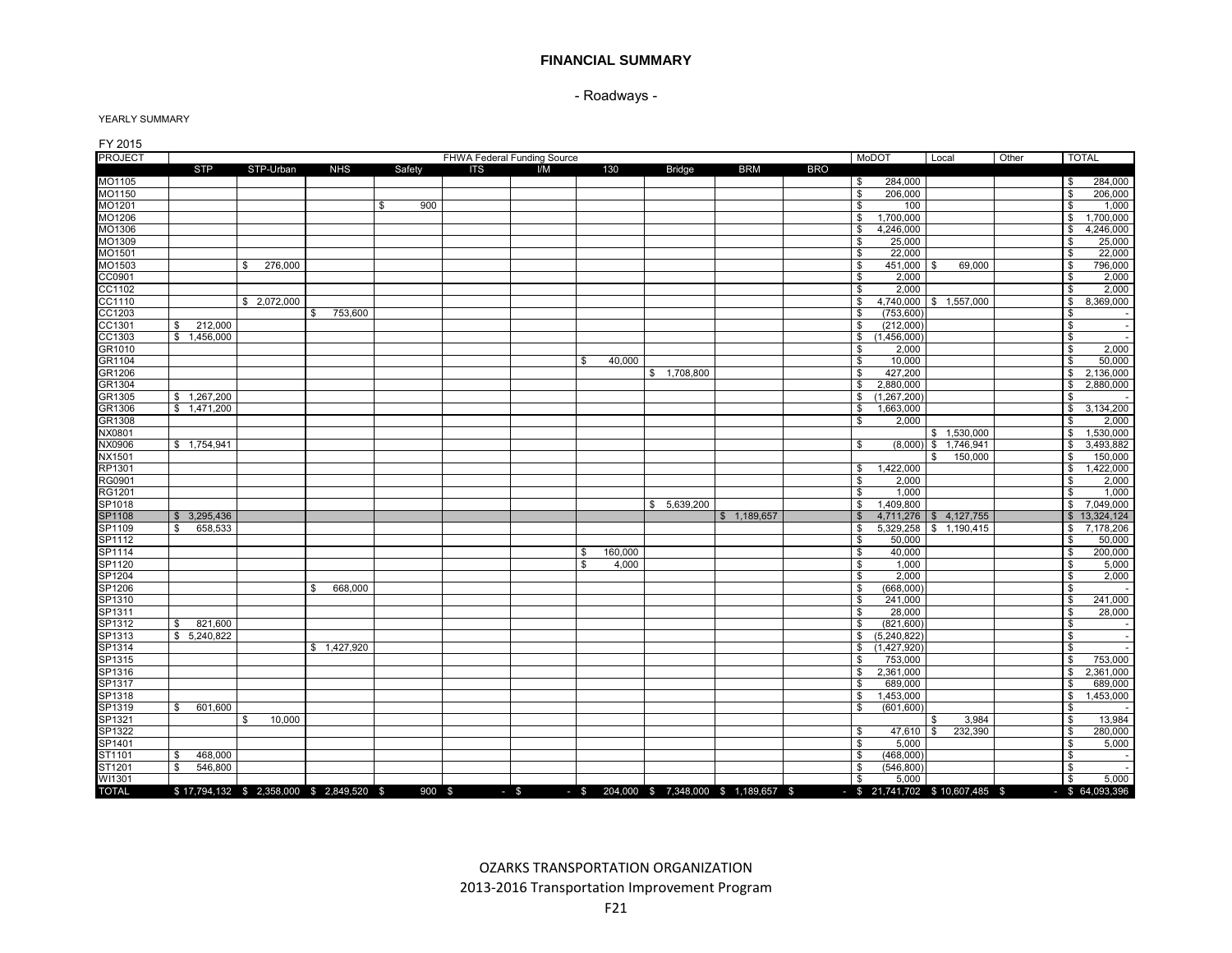- Roadways -

| FY 2016                    |                 |                                          |                 |             |            |                             |                |               |            |            |                                     |           |       |                  |           |
|----------------------------|-----------------|------------------------------------------|-----------------|-------------|------------|-----------------------------|----------------|---------------|------------|------------|-------------------------------------|-----------|-------|------------------|-----------|
| <b>PROJECT</b>             |                 |                                          |                 |             |            | FHWA Federal Funding Source |                |               |            |            | MoDOT                               | Local     | Other | <b>TOTAL</b>     |           |
|                            | <b>STP</b>      | STP-Urban                                | <b>NHS</b>      | Safety      | <b>ITS</b> | I/M                         | 130            | <b>Bridge</b> | <b>BRM</b> | <b>BRO</b> |                                     |           |       |                  |           |
| MO1105                     |                 |                                          |                 |             |            |                             |                |               |            |            | 284,000                             |           |       | \$               | 284,000   |
| MO1150                     |                 |                                          |                 |             |            |                             |                |               |            |            | \$<br>210.000                       |           |       | <b>S</b>         | 210,000   |
| MO1201                     |                 |                                          |                 | 2,700<br>£. |            |                             |                |               |            |            | \$.<br>300                          |           |       | \$               | 3,000     |
|                            |                 |                                          |                 |             |            |                             |                |               |            |            | 1,164,000                           |           |       | \$               | ,164,000  |
| MO1206<br>MO1306           |                 |                                          | 3,401,600<br>\$ |             |            |                             |                |               |            |            | \$<br>(3,401,600)                   |           |       | \$               |           |
| MO1309                     |                 |                                          |                 |             |            |                             |                |               |            |            | 25,000<br>\$                        |           |       | \$               | 25,000    |
| MO1601                     |                 |                                          |                 |             |            |                             |                |               |            |            | 21.000<br>\$                        |           |       | \$               | 21,000    |
| MO1603                     |                 | 284.000                                  |                 |             |            |                             |                |               |            |            | \$.<br>451.000                      | 71,000    |       | \$               | 806,000   |
|                            |                 |                                          |                 |             |            |                             |                |               |            |            | 2,000<br>\$                         |           |       | \$               | 2,000     |
| CC0901<br>CC1102<br>CC1102 |                 |                                          |                 |             |            |                             |                |               |            |            | 2,000<br>\$                         |           |       | \$               | 2,000     |
|                            |                 |                                          | \$<br>3,862,400 |             |            |                             |                |               |            |            | \$<br>(3,862,400)                   |           |       | <b>S</b>         |           |
| GR1010                     |                 |                                          |                 |             |            |                             |                |               |            |            | \$.<br>2.000                        |           |       | \$               | 2,000     |
| GR1104                     |                 |                                          |                 |             |            |                             | 40,000<br>. \$ |               |            |            | \$<br>10,000                        |           |       | \$               | 50,000    |
|                            |                 |                                          | \$ 2,319,200    |             |            |                             |                |               |            |            | (2,319,200)<br>\$                   |           |       | \$               |           |
|                            | \$1,338,400     |                                          |                 |             |            |                             |                |               |            |            | \$<br>(1,338,400)                   |           |       | <b>S</b>         |           |
| GR1304<br>GR1306<br>NX1502 |                 |                                          |                 |             |            |                             |                |               |            |            |                                     | 1,500,000 |       | \$               | ,500,000  |
| RP1301                     | \$1,144,800     |                                          |                 |             |            |                             |                |               |            |            | (1, 144, 800)<br>\$                 |           |       | \$               |           |
| RG0901                     |                 |                                          |                 |             |            |                             |                |               |            |            | 2,000<br>\$                         |           |       | \$               | 2,000     |
| RG01201                    |                 |                                          |                 |             |            |                             |                |               |            |            | 27.000<br>\$                        |           |       | \$               | 27,000    |
|                            |                 |                                          |                 |             |            | 166,134<br>\$               |                |               |            |            | 1,911,866<br>\$                     |           |       | \$               | 2,078,000 |
|                            |                 |                                          |                 |             |            |                             |                |               |            |            | 16,000<br>\$                        |           |       | \$               | 16,000    |
| SP1112<br>SP1204<br>SP1310 | 195,200         |                                          |                 |             |            |                             |                |               |            |            | (195.200)<br>\$                     |           |       | <b>S</b>         |           |
| SP1311                     | 25,600          |                                          |                 |             |            |                             |                |               |            |            | (25.600)<br>\$                      |           |       | \$               |           |
| SP1315                     | 605.600<br>\$   |                                          |                 |             |            |                             |                |               |            |            | \$<br>(605, 600)                    |           |       | \$               |           |
| SP1316<br>SP1317<br>SP1318 | 1,900,800<br>\$ |                                          |                 |             |            |                             |                |               |            |            | \$<br>(1,900,800)                   |           |       | <b>S</b>         |           |
|                            | 554,400<br>- \$ |                                          |                 |             |            |                             |                |               |            |            | \$<br>(554, 400)                    |           |       | <b>S</b>         |           |
|                            | \$1,169,600     |                                          |                 |             |            |                             |                |               |            |            | \$<br>(1, 169, 600)                 |           |       | <b>S</b>         |           |
| SP1321                     |                 | 10,000                                   |                 |             |            |                             |                |               |            |            |                                     | 3,984     |       | $\mathbf{s}$     | 13,984    |
| SP1401                     |                 |                                          |                 |             |            |                             |                |               |            |            | 70,000.00                           |           |       | \$               | 70,000    |
| WI1301                     |                 |                                          |                 |             |            |                             |                |               |            |            | 50,000.00                           |           |       | \$               | 50,000    |
| <b>TOTAL</b>               |                 | $$6,934,400$ $$294,000$ $$9,583,200$ $$$ |                 | 2,700 \$    |            | $-$ \$ 166,134 \$           | 40,000 \$      |               | $-$ \$     | $-5$       | $-$ \$ (12,269,434) \$ 1,574,984 \$ |           |       | $-$ \$ 6,325,984 |           |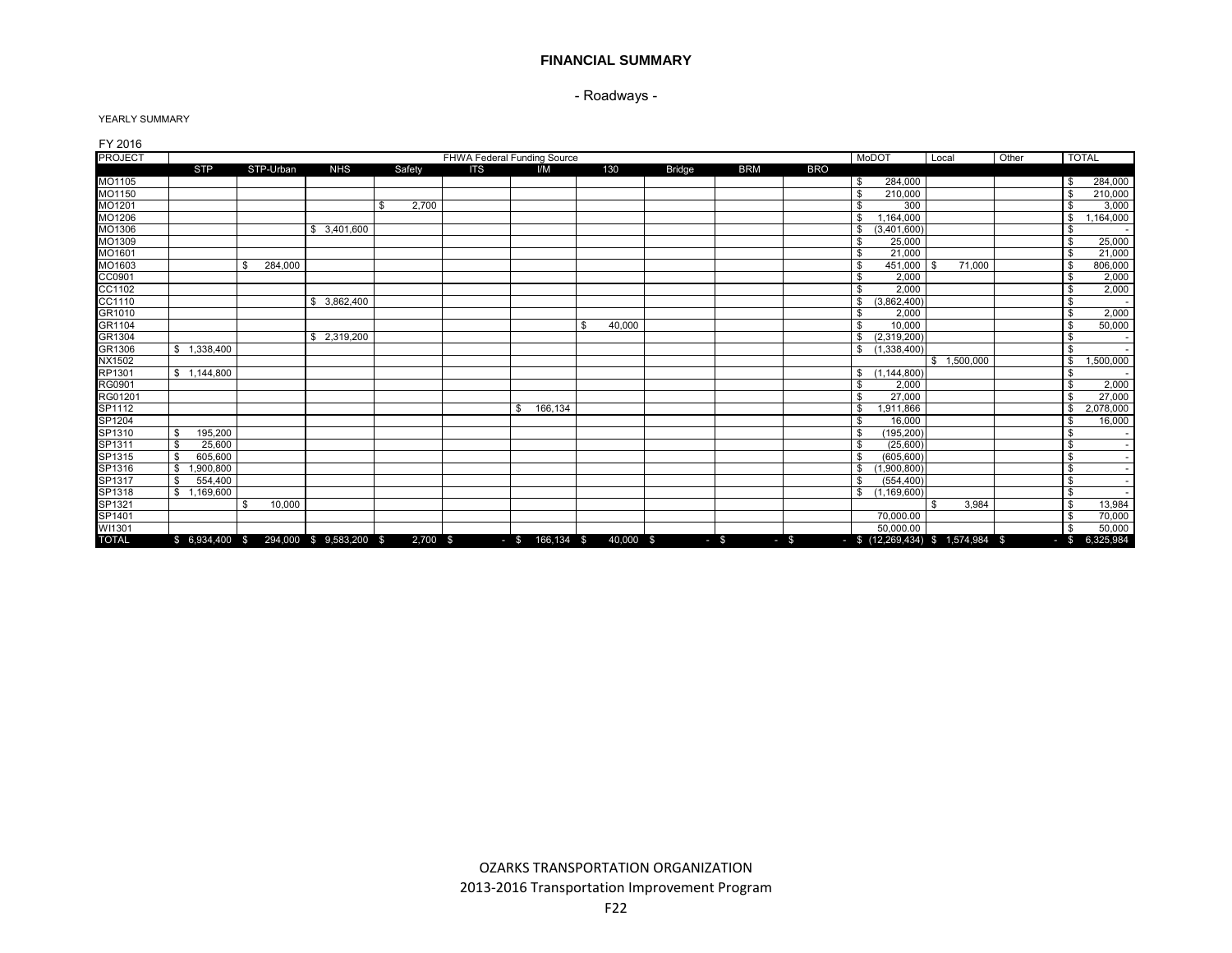## - Roadways -

#### **FINANCIAL CONSTRAINT**

|                          |                 |                |                |                         | <b>FHWA Federal Funding Source</b> |                |                |                           |            |                                          |                                            |                                             |                                                                                 |                                                                             |       |                    |
|--------------------------|-----------------|----------------|----------------|-------------------------|------------------------------------|----------------|----------------|---------------------------|------------|------------------------------------------|--------------------------------------------|---------------------------------------------|---------------------------------------------------------------------------------|-----------------------------------------------------------------------------|-------|--------------------|
|                          | <b>STP</b>      | STP-Urban      | <b>NHS</b>     | Safety                  | UM                                 | 130            | <b>Bridge</b>  | <b>BRM</b>                | <b>BRO</b> | <b>TOTAL</b><br>Federal<br><b>Funds</b>  | <b>MoDOT</b><br>Programmed<br><b>Funds</b> | <b>Operations and</b><br><b>Maintenance</b> | <b>TOTAL</b>                                                                    | Local                                                                       | Other | <b>TOTAL</b>       |
|                          |                 |                |                |                         |                                    |                |                |                           |            |                                          |                                            |                                             |                                                                                 |                                                                             |       |                    |
| 2013 Funds<br>Programmed | $2,862,742$ \$  | $4,030,368$ \$ |                | 1,708,800 \$<br>$-1$ \$ |                                    | $2,160,130$ \$ | $3,456,800$ \$ |                           |            | 2,632,800 \$ 16,851,640 \$ 25,496,519 \$ |                                            |                                             | $6,245,959$ \$ 48,594,118 \$                                                    | $5,639,809$ \$                                                              |       | $-$ \$ 54,233,927  |
| 2014 Funds<br>Programmed | 15,053,551 \$   | 516,000        | $3,781,600$ \$ | $3,573,900$ \$          |                                    | $80,130$ \$    | 114,400 \$     |                           |            | $-$ \$ 23,119,581 \$                     | $3,791,604$ \$                             | 6,439,584 \$                                | 33,350,769 \$                                                                   | $4,925,018$ \$                                                              |       | $-$ \$ 38,275,787  |
| 2015 Funds<br>Programmed | 17,794,132   \$ | 2,358,000      | 2,849,520 \$   | 900S                    |                                    | 204,000        | IS.            | 7,348,000 \$ 1,189,657 \$ |            |                                          |                                            |                                             |                                                                                 | $-$ \$ 31,744,209 \$ 21,741,702 \$ 6,639,211 \$ 60,125,122 \$ 10,607,485 \$ |       | $-$ \$ 70,732,607  |
| 2016 Funds<br>Programmed | 6,934,400 \$    | 294,000 \$     | $9,583,200$ \$ | $2,700$ \$              | $166, 134$ \$                      | $40,000$ \$    |                | -15                       |            | $-$ \$ 17,020,434 \$ (12,269,434) \$     |                                            |                                             | 6,838,387 \$ 11,589,387 \$                                                      | 1,574,984 \$                                                                |       | $-$ \$ 13,164,371  |
| Total                    | 42,644,825 \$   | 7,198,368 \$   | 16,214,320 \$  | $5,286,300$ \$          | 166,134 \$                         | $2,484,260$ \$ | 10,919,200 \$  | 1,189,657 \$              |            |                                          |                                            |                                             | 2,632,800   \$ 88,735,864   \$ 38,760,391   \$ 26,163,141   \$ 153,659,396   \$ | 22,747,296 \$                                                               |       | $-$ \$ 163,242,321 |

|                        | <b>Prior Year</b> | 2013                 | 2014              | 2015                   | 2016               | <b>TOTAL</b>   |
|------------------------|-------------------|----------------------|-------------------|------------------------|--------------------|----------------|
| Available State and    |                   |                      |                   |                        |                    |                |
| <b>Federal Funding</b> | \$0               | \$21,534,163         | \$28,611,163      | \$19,949,000           | \$31,800,000       | \$101,894,325  |
| Available              |                   |                      |                   |                        |                    |                |
| Operations and         |                   |                      |                   |                        |                    |                |
| Maintenance            |                   |                      |                   |                        |                    |                |
| Funding                | \$0               | 6,245,959<br>S       | 6,439,584<br>s    | 6,639,211<br>\$        | 6,838,387<br>S     | \$26,163,141   |
| Available              |                   |                      |                   |                        |                    |                |
| Suballocated STP-      |                   |                      |                   |                        |                    |                |
|                        | \$20,641,220      | \$4,346,528          | \$4,346,528       | \$4,346,528            | \$4,346,528        | \$38,027,332   |
| Available              |                   |                      |                   |                        |                    |                |
| Suballocated BRM       | \$1,420,249       | \$326,535.00         | \$326,535.00      | \$326,535.00           | \$326,535.00       | \$2,726,389    |
| <b>TOTAL AVAILABLE</b> |                   |                      |                   |                        |                    |                |
| <b>FUNDING</b>         |                   |                      |                   |                        |                    |                |
|                        | \$22,061,469      | \$32,453,185         | \$39,723,810      | \$31,261,274           | \$43,311,450       | \$168,811,187  |
| Programmed State       |                   |                      |                   |                        |                    |                |
| and Federal            |                   |                      |                   |                        |                    |                |
| Fundina                | \$0               | (48, 594, 118)<br>\$ | (33.350.769)<br>s | (60, 125, 122)<br>- \$ | (11,589,387)<br>S. | (S153.659.396) |
| <b>TOTAL</b>           |                   |                      |                   |                        |                    |                |
| <b>REMAINING</b>       | \$22,061,469      | (\$16,140,934)       | \$6,373,041       | ( \$28, 863, 848)      | \$31,722,063       | \$15,151,791   |

| Remaining State<br>and Federal<br>Funding                         | (S17, 213, 905)             |
|-------------------------------------------------------------------|-----------------------------|
| Remaining<br>Suballocated STP-<br>Urban                           | \$30,828,964                |
| Remaining<br>Suballocated BRM<br><b>TOTAL</b><br><b>REMAINING</b> | \$1,536,732<br>\$15,151,791 |

### OZARKS TRANSPORTATION ORGANIZATION

2013-2016 Transportation Improvement Program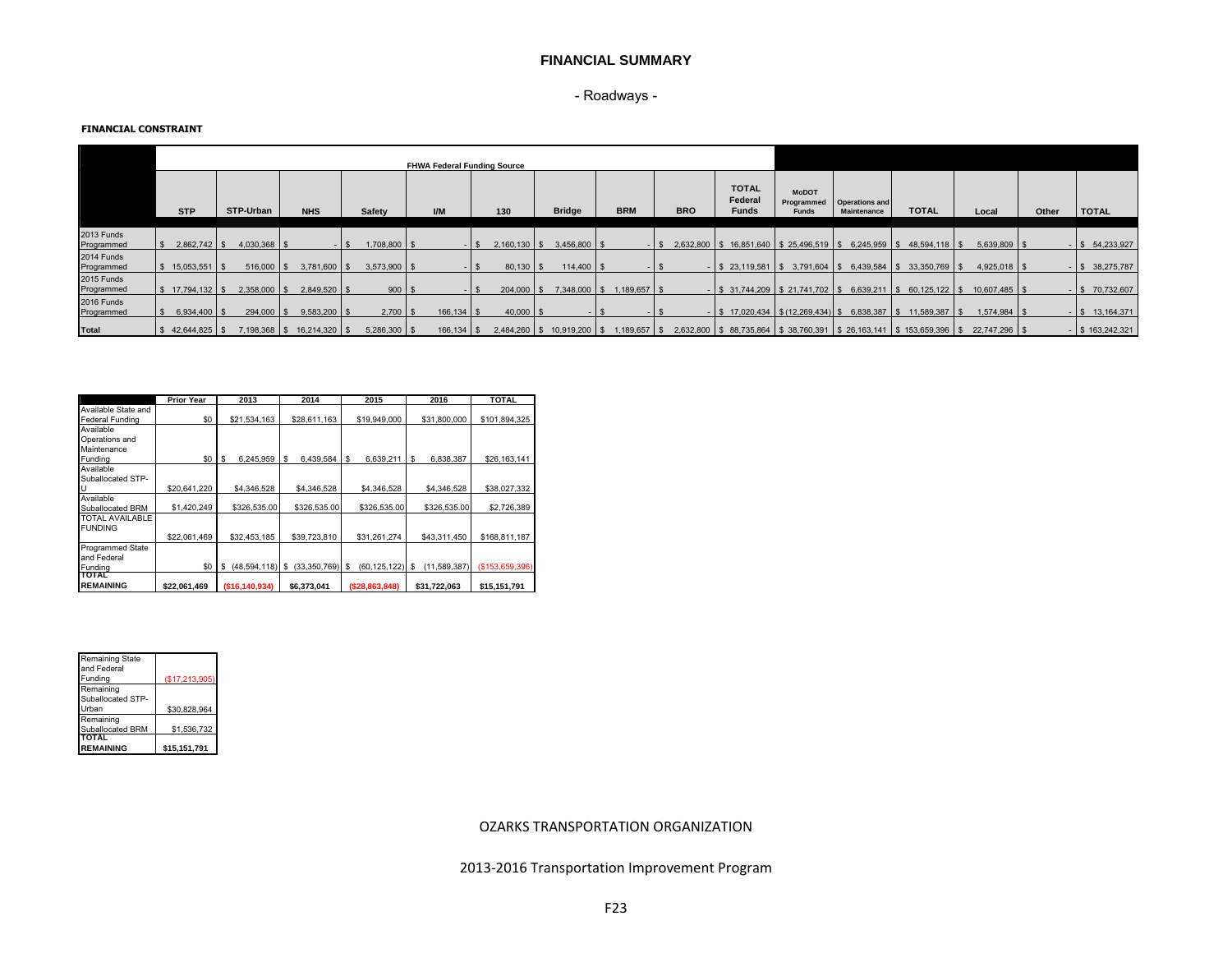|                                 |                                                                                                      |                |    |                |      | <b>Fiscal Year</b> |      |  |               |
|---------------------------------|------------------------------------------------------------------------------------------------------|----------------|----|----------------|------|--------------------|------|--|---------------|
|                                 | <b>ENHANCEMENTS - CITY OF STRAFFORD</b>                                                              | <b>Funding</b> |    | 2013           | 2014 | 2015               | 2016 |  | <b>TOTALS</b> |
| <b>PROPOSED</b>                 |                                                                                                      |                |    |                |      |                    |      |  |               |
| <b>Project Title:</b>           | <b>ISTRAFFORD SIDEWALK PROJECT</b>                                                                   | FHWA (STP)     | -S |                |      |                    |      |  |               |
|                                 |                                                                                                      | <b>MoDOT</b>   |    |                |      |                    |      |  |               |
| <b>MoDOT#</b>                   |                                                                                                      | Local          |    |                |      |                    |      |  |               |
| TIP#                            | <b>EN1301</b>                                                                                        | Other          |    |                |      |                    |      |  |               |
| <b>Description:</b>             | Sidewalks along Madison Street, Bumgarner, and                                                       | FHWA (STP)     |    |                |      |                    |      |  |               |
|                                 | Pine Street, including crosswalks.                                                                   | MoDOT          |    |                |      |                    |      |  |               |
|                                 |                                                                                                      | Local          |    |                |      |                    |      |  |               |
|                                 |                                                                                                      | Other          |    |                |      |                    |      |  |               |
| <b>Federal Source Agency</b>    | <b>FHWA</b>                                                                                          | FHWA (TE/TAP)  |    | 240,000        |      |                    |      |  | 240,000       |
| <b>Federal Funding Category</b> | <b>TE/TAP</b>                                                                                        | <b>MoDOT</b>   |    |                |      |                    |      |  |               |
| <b>MoDOT Funding Category</b>   |                                                                                                      | Local          |    | 60,000         |      |                    |      |  | 60,000        |
| <b>Work or Fund Category</b>    | Construction                                                                                         | Other          |    |                |      |                    |      |  |               |
| <b>Total Project Cost</b>       | 300,000<br>.ኖ                                                                                        |                |    |                |      |                    |      |  |               |
| of \$6,000.                     | Source of Local Funds: City of Strafford general fund of \$54,000 and Strafford R-VI School District | <b>TOTAL</b>   |    | $300,000$   \$ |      |                    |      |  | 300,000       |

|                                 |                                                                                              |   |                |                |      | <b>Fiscal Year</b> |      |               |
|---------------------------------|----------------------------------------------------------------------------------------------|---|----------------|----------------|------|--------------------|------|---------------|
|                                 | <b>ENHANCEMENTS - CITY OF SPRINGFIELD</b>                                                    |   | <b>Funding</b> | 2013           | 2014 | 2015               | 2016 | <b>TOTALS</b> |
| <b>PROPOSED</b>                 |                                                                                              |   |                |                |      |                    |      |               |
| <b>Project Title:</b>           | <b>JORDAN CREEK TRAIL AT WEST MEADOWS</b>                                                    |   | FHWA (STP)     | \$             |      |                    |      |               |
|                                 |                                                                                              |   | <b>MoDOT</b>   |                |      |                    |      |               |
| <b>MoDOT#</b>                   |                                                                                              | ш | Local          |                |      |                    |      |               |
| TIP #                           | <b>EN1302</b>                                                                                |   | Other          |                |      |                    |      |               |
| <b>Description:</b>             | Hard surface trail from 400 feet west of Main to Fort                                        |   | FHWA (STP)     | \$             |      |                    |      |               |
|                                 | Avenue.                                                                                      | š | MoDOT          |                |      |                    |      |               |
|                                 |                                                                                              | Ñ | Local          |                |      |                    |      |               |
|                                 |                                                                                              |   | Other          |                |      |                    |      |               |
| <b>Federal Source Agency</b>    | <b>FHWA</b>                                                                                  |   | FHWA (TAP)     | \$<br>240,000  |      |                    |      | 240,000       |
| <b>Federal Funding Category</b> | <b>TAP</b>                                                                                   | ξ | MoDOT          |                |      |                    |      |               |
| <b>MoDOT Funding Category</b>   |                                                                                              |   | Local          | 60,000         |      |                    |      | 60,000        |
| <b>Work or Fund Category</b>    | Construction                                                                                 |   | Other          |                |      | Ľ                  |      |               |
| <b>Total Project Cost</b>       | 300,000                                                                                      |   |                |                |      |                    |      |               |
| Greenways of \$3,000            | Source of Local Funds: City of Springfield 1/8-cent transportation tax of \$57,000 and Ozark |   | <b>TOTAL</b>   | $300,000$   \$ | - 1  |                    |      | 300,000       |

 $\sim$ 

 $\bullet$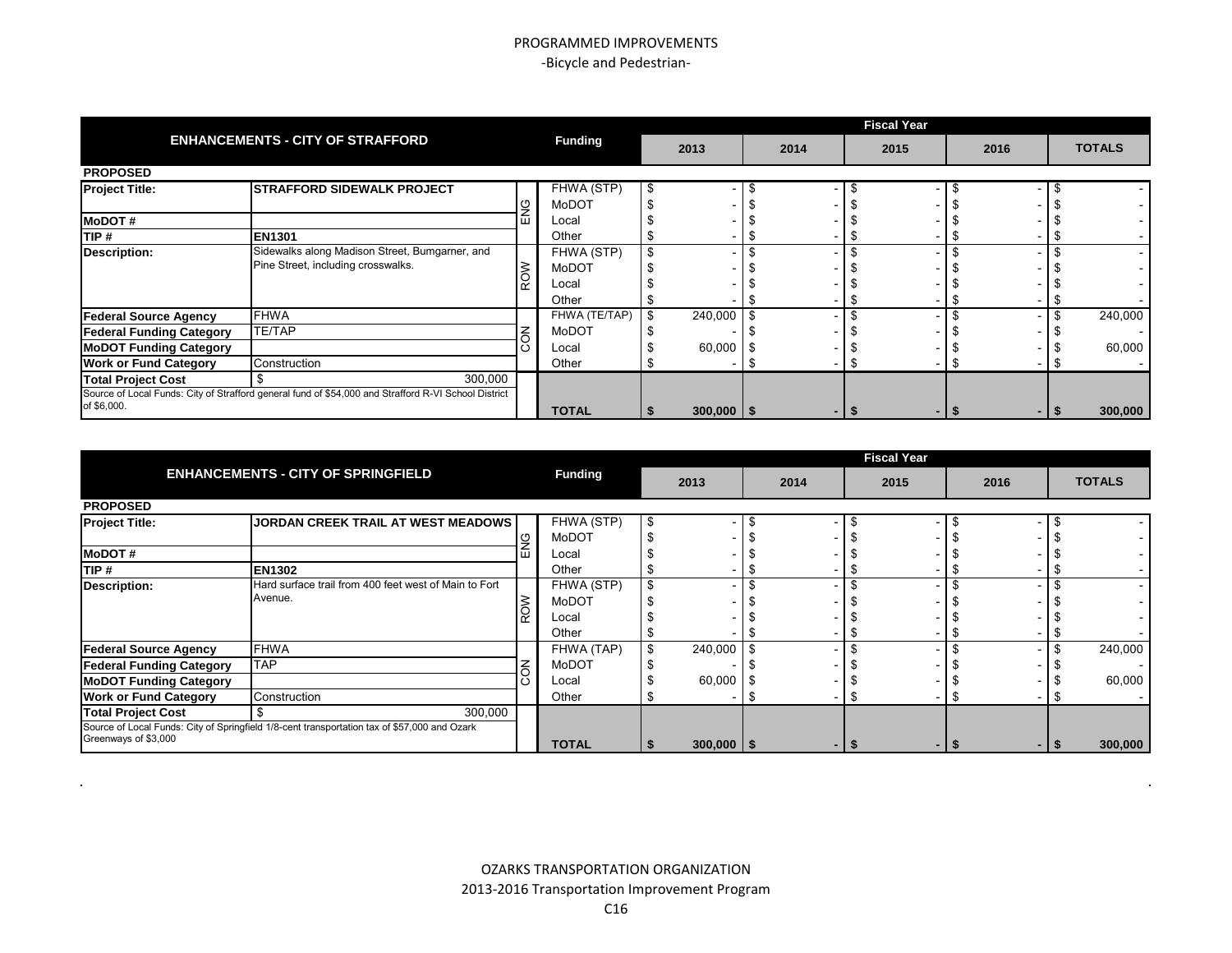|                                        |                                                      |           |                |    |                |     |      | <b>Fiscal Year</b> |      |               |
|----------------------------------------|------------------------------------------------------|-----------|----------------|----|----------------|-----|------|--------------------|------|---------------|
|                                        | <b>ENHANCEMENTS - CITY OF WILLARD</b>                |           | <b>Funding</b> |    | 2013           |     | 2014 | 2015               | 2016 | <b>TOTALS</b> |
| <b>PROPOSED</b>                        |                                                      |           |                |    |                |     |      |                    |      |               |
| <b>Project Title:</b>                  | <b>IWILLARD SIDEWALK PROJECT</b>                     |           | FHWA (STP)     | -S |                | -55 |      |                    |      |               |
|                                        |                                                      |           | MoDOT          |    |                |     |      |                    |      |               |
| <b>MoDOT#</b>                          |                                                      |           | Local          |    |                |     |      |                    |      |               |
| TIP#                                   | <b>EN1303</b>                                        |           | Other          |    |                |     |      |                    |      |               |
| <b>Description:</b>                    | Sidewalk along Farmer Road from the Jackson          |           | FHWA (STP)     |    |                |     |      |                    |      |               |
|                                        | Street/Farmer Road intersection to south side of     | <b>MO</b> | MoDOT          |    |                |     |      |                    |      |               |
|                                        | Willey Street & along Miller Road from south side of |           | Local          |    |                |     |      |                    |      |               |
|                                        | the Greenway Trail to south side of Jackson.         |           | Other          |    |                |     |      |                    |      |               |
| <b>Federal Source Agency</b>           | <b>FHWA</b>                                          |           | FHWA (TE)      |    | 200,000        |     |      |                    |      | 200,000       |
| <b>Federal Funding Category</b>        | <b>TE</b>                                            |           | MoDOT          |    |                |     |      |                    |      |               |
| <b>MoDOT Funding Category</b>          |                                                      |           | Local          |    | 50,000         |     |      |                    |      | 50,000        |
| <b>Work or Fund Category</b>           | Construction                                         |           | Other          |    |                |     |      |                    |      |               |
| <b>Total Project Cost</b>              | $\mathbf{f}$<br>250,000                              |           |                |    |                |     |      |                    |      |               |
| Source of Local Funds: City of Willard |                                                      |           |                |    |                |     |      |                    |      |               |
|                                        |                                                      |           | <b>TOTAL</b>   |    | $250,000$   \$ |     |      |                    |      | 250,000       |

|                                                 |                                                                                                                                                                 |        |                                              |              |      | <b>Fiscal Year</b> |      |               |         |
|-------------------------------------------------|-----------------------------------------------------------------------------------------------------------------------------------------------------------------|--------|----------------------------------------------|--------------|------|--------------------|------|---------------|---------|
|                                                 | <b>ENHANCEMENTS - MODOT</b>                                                                                                                                     |        | <b>Funding</b>                               | 2013         | 2014 | 2015               | 2016 | <b>TOTALS</b> |         |
| <b>PROPOSED</b>                                 |                                                                                                                                                                 |        |                                              |              |      |                    |      |               |         |
| <b>Project Title:</b>                           | <b>ROUTE 14 ADA ACCOMMODATIONS IN NIXA</b><br><b>AND OZARK</b>                                                                                                  |        | FHWA (STP)<br>MoDOT                          |              |      |                    |      |               |         |
| <b>MoDOT#</b>                                   |                                                                                                                                                                 | ш      | Local                                        |              |      |                    |      |               |         |
| TIP#                                            | <b>EN1304</b>                                                                                                                                                   |        | Other                                        |              |      |                    |      |               |         |
| <b>Description:</b>                             | New ADA curb ramps and replacement of non-<br>standard ramps along the corridor - in Nixa, between<br>Main and Ellen and in Ozark, between Walnut and<br>Church | $\leq$ | FHWA (STP)<br><b>MoDOT</b><br>Local<br>Other |              |      |                    |      |               |         |
| <b>Federal Source Agency</b>                    | <b>FHWA</b>                                                                                                                                                     |        | FHWA (TAP)                                   | 165,587      |      |                    |      |               | 165,587 |
| <b>Federal Funding Category</b>                 | TE.                                                                                                                                                             |        | MoDOT                                        |              |      |                    |      |               |         |
| <b>MoDOT Funding Category</b>                   |                                                                                                                                                                 |        | Local                                        | 70,966       |      |                    |      |               | 70,966  |
| <b>Work or Fund Category</b>                    | Construction                                                                                                                                                    |        | Other                                        |              |      |                    |      |               |         |
| <b>Total Project Cost</b>                       | 236,553                                                                                                                                                         |        |                                              |              |      |                    |      |               |         |
| Source of Local Funds: MoDOT Southwest District |                                                                                                                                                                 |        | <b>TOTAL</b>                                 | $236,553$ \$ |      |                    | - 15 |               | 236,553 |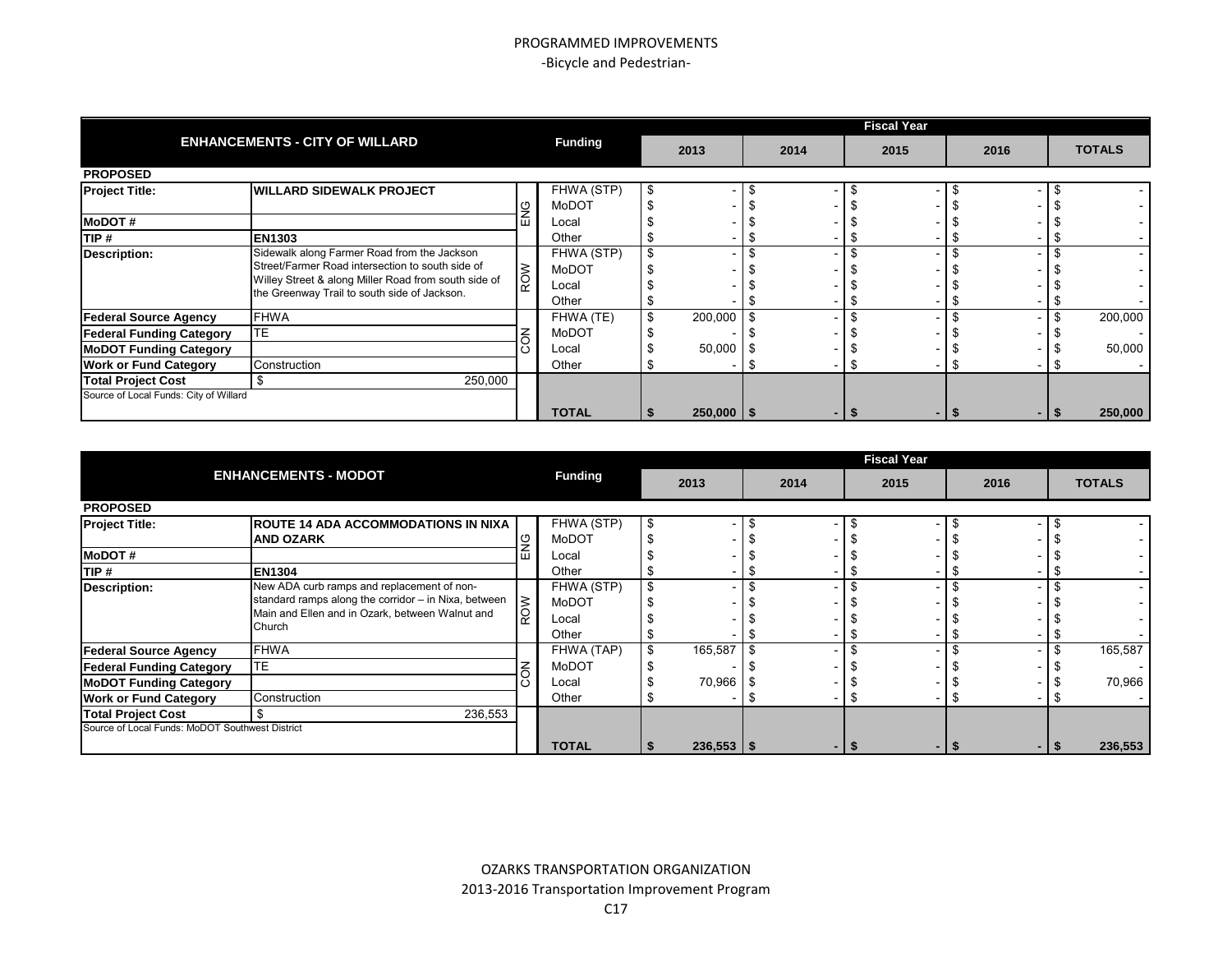|                                 |                                                                                 |                |                |      |      | <b>Fiscal Year</b> |      |               |
|---------------------------------|---------------------------------------------------------------------------------|----------------|----------------|------|------|--------------------|------|---------------|
|                                 | <b>ENHANCEMENTS - CITY OF SPRINGFIELD</b>                                       | <b>Funding</b> | 2013           |      | 2014 | 2015               | 2016 | <b>TOTALS</b> |
| <b>PROPOSED</b>                 |                                                                                 |                |                |      |      |                    |      |               |
| <b>Project Title:</b>           | <b>COMMERCIAL STREET STREETSCAPE</b>                                            | FHWA (STP)     |                |      |      |                    |      |               |
|                                 | <b>PHASE 5</b>                                                                  | MoDOT          |                |      |      |                    |      |               |
| <b>MoDOT#</b>                   |                                                                                 | Local          |                |      |      |                    |      |               |
| TIP #                           | <b>EN1305</b>                                                                   | Other          |                |      |      |                    |      |               |
| Description:                    | Streetscape improvements along the north and south                              | FHWA (STP)     |                |      |      |                    |      |               |
|                                 | sides of Commercial Street from Benton Avenue to                                | MoDOT          |                |      |      |                    |      |               |
|                                 | Washington, including an overlay on Commercial                                  | Local          |                |      |      |                    |      |               |
|                                 | Street.                                                                         | Other          |                |      |      |                    |      |               |
| <b>Federal Source Agency</b>    | <b>FHWA</b>                                                                     | FHWA (TE)      | 220,413        | - \$ |      |                    |      | 220,413       |
| <b>Federal Funding Category</b> | TE                                                                              | <b>MoDOT</b>   |                |      |      |                    |      |               |
| <b>MoDOT Funding Category</b>   |                                                                                 | Local          | 179,587        |      |      |                    |      | 179,587       |
| <b>Work or Fund Category</b>    | Construction                                                                    | Other          |                |      |      |                    |      |               |
| <b>Total Project Cost</b>       | 400,000                                                                         |                |                |      |      |                    |      |               |
|                                 | Source of Local Funds: City of Springfield 1/4-cent Capital Improvement Program |                |                |      |      |                    |      |               |
|                                 |                                                                                 | <b>TOTAL</b>   | $400,000$   \$ |      |      |                    |      | 400,000       |

|                                 |                                                                                 |        |                |   |                |    |      | <b>Fiscal Year</b> |      |  |               |
|---------------------------------|---------------------------------------------------------------------------------|--------|----------------|---|----------------|----|------|--------------------|------|--|---------------|
|                                 | <b>ENHANCEMENTS - CITY OF SPRINGFIELD</b>                                       |        | <b>Funding</b> |   | 2013           |    | 2014 | 2015               | 2016 |  | <b>TOTALS</b> |
| <b>PROPOSED</b>                 |                                                                                 |        |                |   |                |    |      |                    |      |  |               |
| <b>Project Title:</b>           | <b>JEFFERSON AVENUE STREETSCAPE</b>                                             |        | FHWA (STP)     | Æ |                |    |      |                    |      |  |               |
|                                 | <b>PHASE 1</b>                                                                  |        | MoDOT          |   |                |    |      |                    |      |  |               |
| <b>MoDOT#</b>                   |                                                                                 |        | Local          |   |                |    |      |                    |      |  |               |
| TIP #                           | <b>EN1306</b>                                                                   |        | Other          |   |                |    |      |                    |      |  |               |
| <b>Description:</b>             | Streetscape improvements on the east and west sides                             |        | FHWA (STP)     |   |                |    |      |                    |      |  |               |
|                                 | of Jefferson Avenue from Phelps to Water, including                             | $\leq$ | MoDOT          |   |                |    |      |                    |      |  |               |
|                                 | an overlay on Jefferson.                                                        |        | Local          |   |                |    |      |                    |      |  |               |
|                                 |                                                                                 |        | Other          |   |                |    |      |                    |      |  |               |
| <b>Federal Source Agency</b>    | <b>FHWA</b>                                                                     |        | FHWA (TE)      |   | 320,000        | £. |      |                    |      |  | 320,000       |
| <b>Federal Funding Category</b> | <b>TE</b>                                                                       |        | MoDOT          |   |                |    |      |                    |      |  |               |
| <b>MoDOT Funding Category</b>   |                                                                                 |        | Local          |   | 80,000         |    |      |                    |      |  | 80,000        |
| <b>Work or Fund Category</b>    | Construction                                                                    |        | Other          |   |                |    |      |                    |      |  |               |
| <b>Total Project Cost</b>       | 400,000                                                                         |        |                |   |                |    |      |                    |      |  |               |
|                                 | Source of Local Funds: City of Springfield 1/4-cent Capital Improvement Program |        |                |   |                |    |      |                    |      |  |               |
|                                 |                                                                                 |        | <b>TOTAL</b>   |   | $400,000$   \$ |    |      |                    |      |  | 400,000       |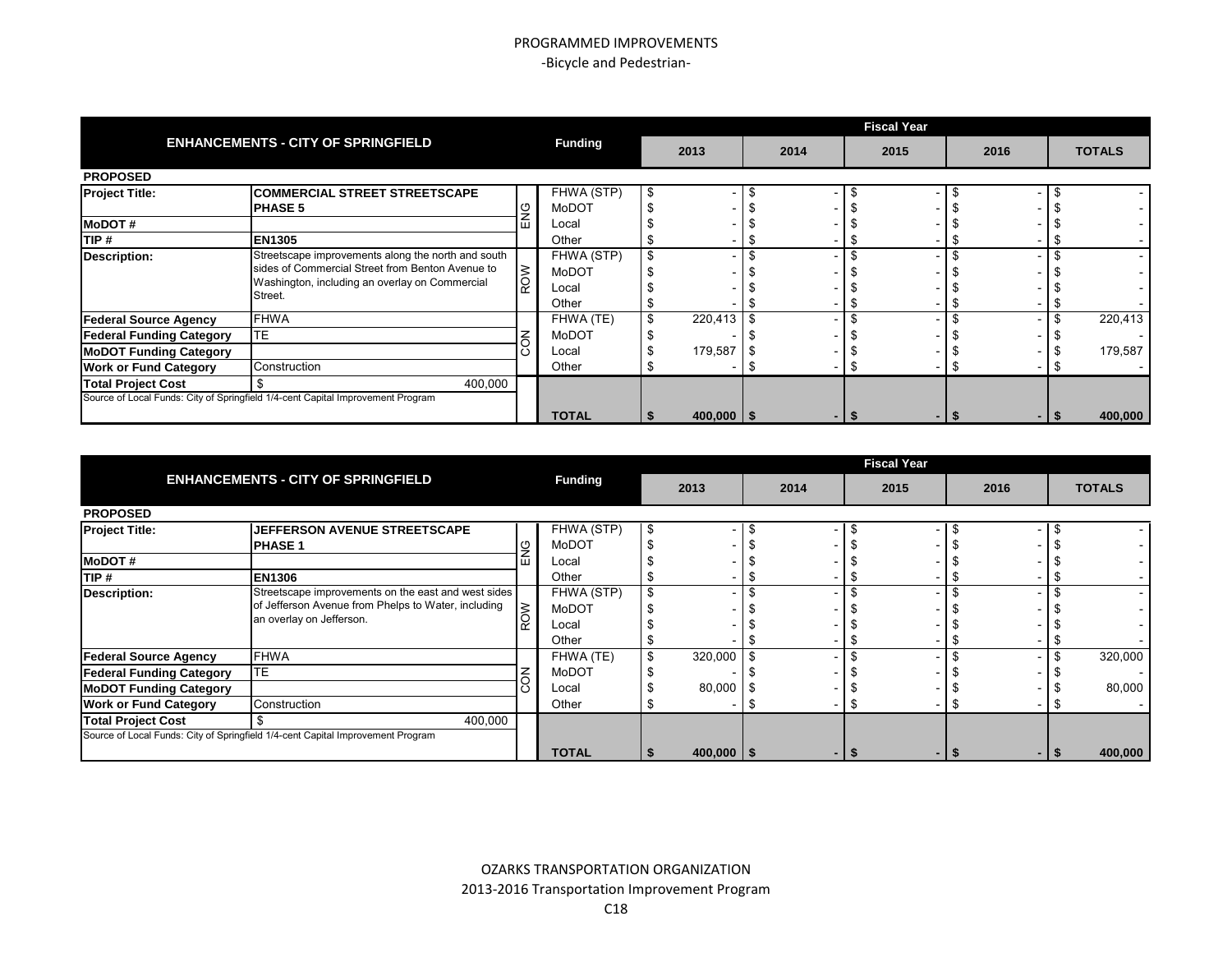|                                                           |                                                                                                  |                |                |      | <b>Fiscal Year</b> |      |               |
|-----------------------------------------------------------|--------------------------------------------------------------------------------------------------|----------------|----------------|------|--------------------|------|---------------|
|                                                           | <b>ENHANCEMENTS - CITY OF SPRINGFIELD</b>                                                        | <b>Funding</b> | 2013           | 2014 | 2015               | 2016 | <b>TOTALS</b> |
| <b>PROPOSED</b>                                           |                                                                                                  |                |                |      |                    |      |               |
| <b>Project Title:</b>                                     | <b>IPHELPS STREET STREETSCAPE PHASE 1</b>                                                        | FHWA (STP)     |                |      |                    |      |               |
|                                                           |                                                                                                  | <b>MoDOT</b>   |                |      |                    |      |               |
| <b>MoDOT#</b>                                             |                                                                                                  | Local          |                |      |                    |      |               |
| TIP #                                                     | <b>EN1307</b>                                                                                    | Other          |                |      |                    |      |               |
| <b>Description:</b>                                       | Streetscape improvements on north and south side of                                              | FHWA (STP)     |                |      |                    |      |               |
|                                                           | Phelps from Campbell to Boonville, including an                                                  | MoDOT          |                |      |                    |      |               |
|                                                           | overlay on Phelps.                                                                               | Local          |                |      |                    |      |               |
|                                                           |                                                                                                  | Other          |                |      |                    |      |               |
| <b>Federal Source Agency</b>                              | <b>FHWA</b>                                                                                      | FHWA (TE)      | $200,000$ \$   |      |                    |      | 200,000       |
| <b>Federal Funding Category</b>                           | TE.                                                                                              | MoDOT          |                |      |                    |      |               |
| <b>MoDOT Funding Category</b>                             |                                                                                                  | Local          | 50,000         |      |                    |      | 50,000        |
| <b>Work or Fund Category</b>                              | Construction                                                                                     | Other          |                |      |                    |      |               |
| <b>Total Project Cost</b>                                 | 250,000                                                                                          |                |                |      |                    |      |               |
| an alternate in the event there is additional TE funding. | Source of Local Funds: City of Springfield 1/4-cent Capital Improvement Program. This project is | <b>TOTAL</b>   | $250,000$   \$ |      |                    |      | 250,000       |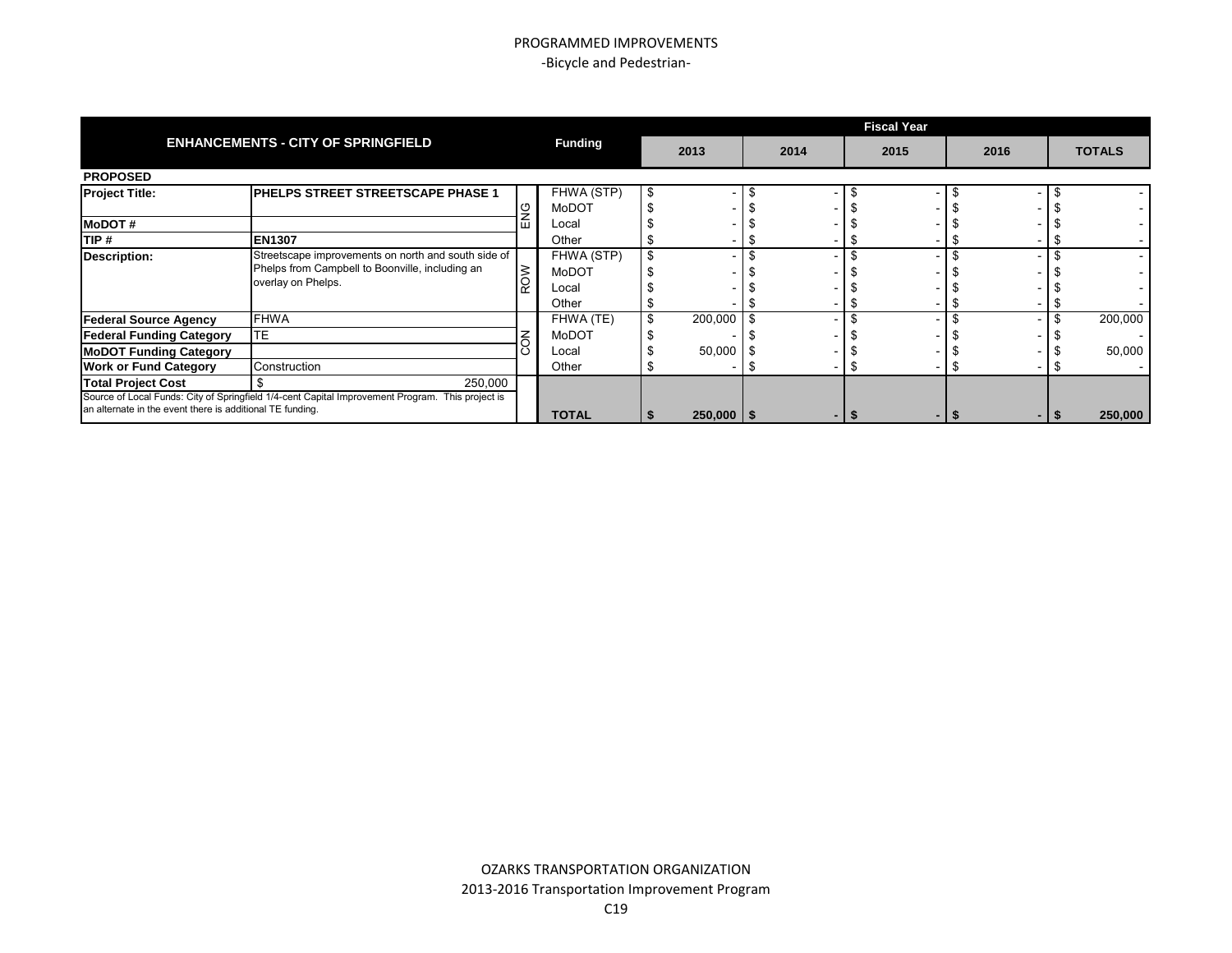- Bicycle and Pedestrian -

#### **YEARLY SUMMARY FY2013**

| .              |                |                |               |                          |               |                               |      |         |    |            |               |                |                |      |       |      |              |
|----------------|----------------|----------------|---------------|--------------------------|---------------|-------------------------------|------|---------|----|------------|---------------|----------------|----------------|------|-------|------|--------------|
| <b>PROJECT</b> |                |                |               |                          |               | <b>Federal Funding Source</b> |      |         |    |            | <b>MoDOT</b>  |                | Local          |      | Other |      | <b>TOTAL</b> |
|                |                | Enhancement    |               | <b>SRTS</b>              |               | <b>RTP</b>                    |      | STP-U   |    | <b>STP</b> |               |                |                |      |       |      |              |
| EN0808         |                | 489,600        | \$            | -                        | S             |                               | \$   |         | \$ |            |               | \$             | $122,400$ \ \$ |      |       |      | 612,000      |
| EN0817         | \$             | 364,800        | \$            |                          | S             |                               | \$.  |         |    |            |               | \$             | 159,440        | -\$  |       |      | 524,240      |
| EN0818         | \$             | 268,800        | \$            | -                        | S             |                               | Эħ   |         |    | -          |               | \$             | 74,603         |      |       |      | 343,403      |
| EN1002         | \$             |                |               | -                        | \$            |                               | \$   | 50,000  |    | ۰.         |               | \$             | 12,500         | \$   |       |      | 62,500       |
| EN1101         | \$             | 534,000        | -\$           |                          | $\sigma$<br>Œ |                               | \$   |         |    | 75,200     | 175,300       | \$             | 156,500        | -\$  |       |      | 941,000      |
| EN1102         | \$             |                |               |                          | \$            |                               | \$   |         | \$ | 200,000    | \$            | \$             | 50,000         | -\$  |       |      | 250,000      |
| EN1111         | \$             |                |               |                          | S             |                               | \$   | 200,000 | S  |            |               | \$             | 178,286        | -\$  | 2,500 |      | 380,786      |
| EN1112         | \$             | 219,840        | \$            |                          | S             |                               | \$   |         |    |            |               | \$             | 237,043        | -\$  |       |      | 456,883      |
| EN1113         | \$             | 216,000        | \$            | -                        | S             |                               | \$.  |         |    |            |               | \$             | 54,000         | - \$ |       |      | 270,000      |
| EN1301         | £.             | 240,000        | - \$          | -                        |               |                               |      |         |    |            |               | \$.            | 60,000         | - \$ |       |      | 300,000      |
| EN1302         | £.             | 240,000        | - \$          | -                        |               |                               |      |         |    |            |               |                | 60,000         |      |       |      | 300,000      |
| EN1303         | J.             | 200,000        | ්             |                          |               |                               |      |         |    |            |               | \$             | 50,000         |      |       |      | 250,000      |
| EN1304         | æ              | 165,587        | ් ති          |                          | æ             |                               |      |         |    |            |               | \$             | 70,966         |      |       |      | 236,553      |
| EN1305         | J.             | 220,413        | ් ති          | -                        | \$            |                               |      |         |    |            |               | $\mathfrak{L}$ | 179,587        |      |       |      | 400,000      |
| <b>EN1306</b>  |                | 320,000        | ් ති          | -                        | S             |                               |      |         |    |            |               | \$.            | 80,000         |      |       |      | 400,000      |
| <b>EN1307</b>  | $\mathfrak{L}$ | $200,000$ \ \$ |               | $\overline{\phantom{0}}$ | £.            | $\overline{\phantom{0}}$      | Ъ.   |         |    |            |               |                | 50,000         | - \$ |       |      | 250,000      |
| TOTAL          | \$             | 3,679,040      | $\mathfrak s$ | ı                        | -\$           |                               | $-5$ | 250,000 | -S | 275,200    | \$<br>175,300 | \$             | 1,595,325      | - \$ | 2,500 | - \$ | 5,977,365    |

#### **FY2014**

| <b>PROJECT</b> |             |             | <b>Federal Funding Source</b> |              |                      | <b>MoDOT</b> | Local | Other | <b>TOTAL</b> |
|----------------|-------------|-------------|-------------------------------|--------------|----------------------|--------------|-------|-------|--------------|
|                | Enhancement | <b>SRTS</b> | <b>RTF</b>                    | <b>STP-U</b> | $\sim$ $\sim$ $\sim$ |              |       |       |              |
|                |             |             |                               |              |                      |              |       |       |              |
| <b>TOTAL</b>   |             |             |                               |              |                      |              |       |       |              |

#### **FY2015**

| <b>PROJECT</b> |                    |             | Federal Funding Source |              |            | <b>MoDOT</b> | Local | Othe | <b>TOTAL</b> |
|----------------|--------------------|-------------|------------------------|--------------|------------|--------------|-------|------|--------------|
|                | <b>Enhancement</b> | <b>SRTS</b> | <b>RTF</b>             | <b>STP-U</b> | ~~~<br>ווס |              |       |      |              |
| None           |                    |             |                        |              |            |              |       |      |              |
| <b>TOTAL</b>   |                    |             |                        |              |            |              |       |      |              |

#### **FY2016 PROJECT MoDOT Local Other TOTAL Federal Funding Source Enhancement SRTS RTP STP-U STP** \$ - \$ - \$ - \$ - \$ - \$ - \$ - \$ - TOTAL \$ -\$ -\$ -\$ -\$ -\$ -\$ -\$ -\$ -\$ -\$

|                | <b>Federal Funding Source</b><br><b>RTP</b><br>STP-U<br><b>SRTS</b><br><b>STP</b><br>Enhancement |                  |  |  |  |            |  |         | <b>MoDOT</b> | Local        | Other | <b>TOTAL</b> |
|----------------|--------------------------------------------------------------------------------------------------|------------------|--|--|--|------------|--|---------|--------------|--------------|-------|--------------|
|                |                                                                                                  |                  |  |  |  |            |  |         |              |              |       |              |
| <b>ITOTAL</b>  |                                                                                                  |                  |  |  |  |            |  |         |              |              |       |              |
| <b>PROGRAM</b> |                                                                                                  | $3,679,040$ \ \$ |  |  |  | 250,000.00 |  | 275,200 | 175.300      | 1,595,325 \$ | 2,500 | 5,977,365    |

OZARKS TRANSPORTATION ORGANIZATION

2013-2016 Transportation Improvement Program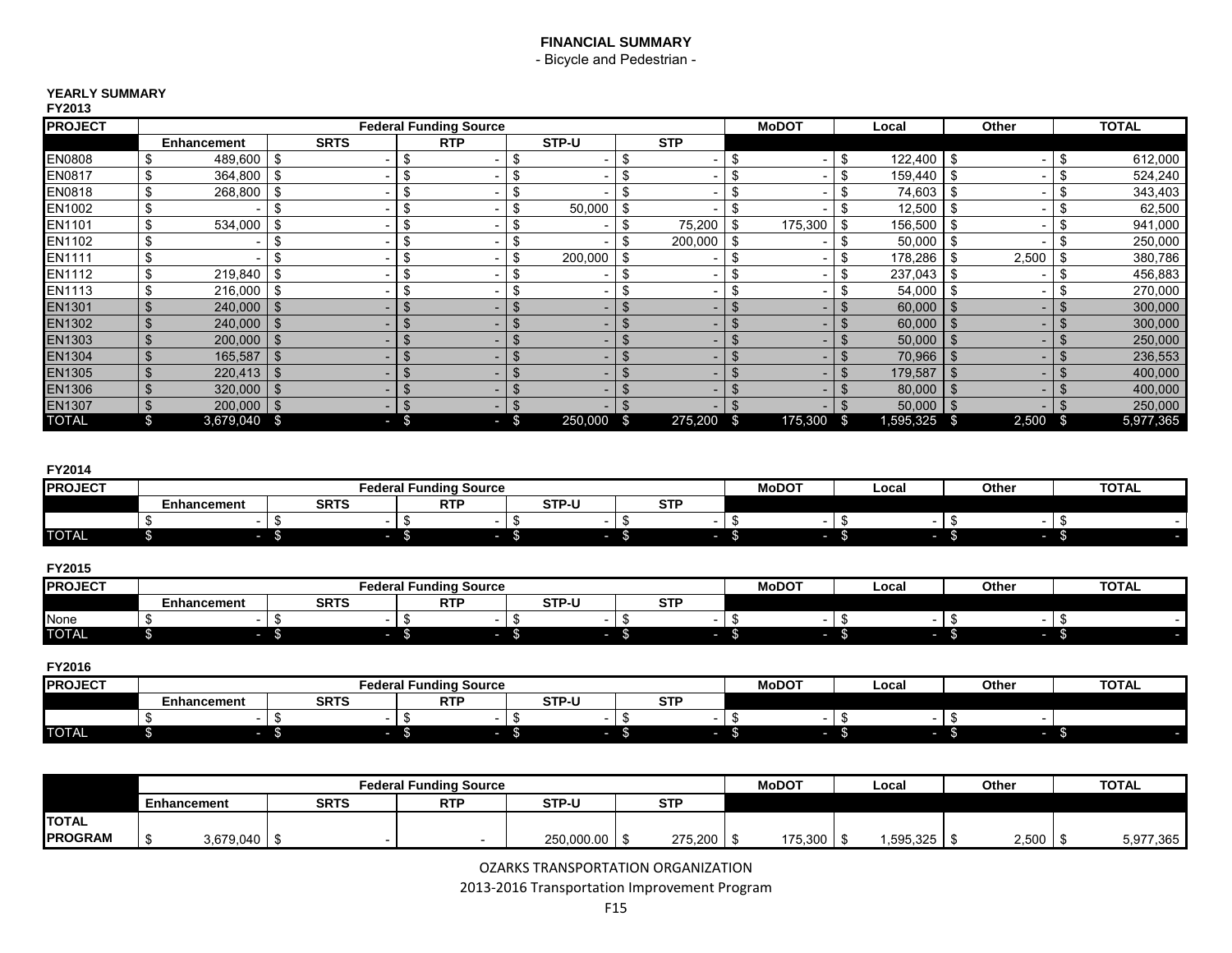- Bicycle and Pedestrian -

## **FINANCIAL CONSTRAINTS**

|                          | <b>Funding Source</b>    |             |                         |                                  |            |                |                      |                          |                 |                                  |                  |    |                  |    |         |      |               |  |
|--------------------------|--------------------------|-------------|-------------------------|----------------------------------|------------|----------------|----------------------|--------------------------|-----------------|----------------------------------|------------------|----|------------------|----|---------|------|---------------|--|
|                          |                          |             |                         |                                  |            |                |                      |                          |                 |                                  |                  |    |                  |    |         |      |               |  |
|                          | Enhancement              |             | <b>SRTS</b>             |                                  | <b>RTP</b> |                | STP-U                |                          | <b>STP</b>      |                                  | <b>MoDOT</b>     |    | Local            |    | Other   |      | <b>TOTAL</b>  |  |
|                          |                          |             |                         |                                  |            |                |                      |                          |                 |                                  |                  |    |                  |    |         |      |               |  |
| <b>PRIOR YEAR</b>        |                          |             |                         |                                  |            |                |                      |                          |                 |                                  |                  |    |                  |    |         |      |               |  |
| <b>Balance</b>           |                          | \$0         | \$0                     |                                  | \$0        |                | \$0                  |                          | \$0             |                                  | \$0 <sub>1</sub> |    | \$0 <sub>1</sub> |    | \$0     |      | \$0           |  |
| 2013                     |                          |             |                         |                                  |            |                |                      |                          |                 |                                  |                  |    |                  |    |         |      |               |  |
| <b>Funds Anticipated</b> |                          | 4,029,040   | $\mathfrak{S}$          | \$                               |            | $\mathfrak{F}$ | $250,000$ \$         |                          | $275,200$ \$    |                                  | $175,300$ \$     |    | $1,595,325$ \$   |    | 2,500   |      | 6,327,365     |  |
| <b>Funds Programmed</b>  | \$                       | (3,679,040) | \$                      | \$                               |            |                | $(250,000)$ \$<br>\$ |                          | $(275, 200)$ \$ |                                  | $(175,300)$ \$   |    | $(1,595,325)$ \$ |    | (2,500) | - \$ | (5, 977, 365) |  |
| <b>Running Balance</b>   |                          | \$350,000   | $\overline{50}$         |                                  | \$0        |                | \$0                  |                          | \$0             |                                  | \$0 <sub>1</sub> |    | \$0              |    | \$0     |      | \$350,000     |  |
| 2014                     |                          |             |                         |                                  |            |                |                      |                          |                 |                                  |                  |    |                  |    |         |      |               |  |
| <b>Funds Anticipated</b> | \$                       | 550,000     | \$                      | \$                               |            | \$             |                      | \$                       |                 | \$                               |                  | \$ | -                | \$ |         |      | 550,000       |  |
| <b>Funds Programmed</b>  | \$                       |             | \$                      | \$                               |            |                | \$                   | \$                       |                 | \$                               |                  | \$ |                  | \$ |         | \$   |               |  |
| <b>Running Balance</b>   |                          | \$900,000   |                         | \$0                              |            | \$0            | \$0                  |                          | \$0             |                                  | \$0              |    | \$0              |    | \$0     |      | \$900,000     |  |
| 2015                     |                          |             |                         |                                  |            |                |                      |                          |                 |                                  |                  |    |                  |    |         |      |               |  |
| <b>Funds Anticipated</b> | \$                       | 550,000     | $\overline{\mathbf{e}}$ | \$                               |            | \$             |                      | \$                       |                 | $\overline{\boldsymbol{\theta}}$ |                  | \$ |                  | \$ |         |      | 550,000       |  |
| <b>Funds Programmed</b>  | \$                       |             | \$                      | \$                               |            |                | \$                   | \$                       |                 | \$                               |                  | \$ |                  | \$ |         |      |               |  |
| <b>Running Balance</b>   |                          | \$1,450,000 |                         | \$0                              |            | \$0            | \$0                  |                          | \$0             |                                  | \$0              |    | \$0              |    | \$0     |      | \$1,450,000   |  |
| 2016                     |                          |             |                         |                                  |            |                |                      |                          |                 |                                  |                  |    |                  |    |         |      |               |  |
| <b>Funds Anticipated</b> | $\overline{\mathcal{S}}$ | 550,000     | $\overline{\mathbf{e}}$ | $\overline{\boldsymbol{\theta}}$ |            | \$             |                      | $\overline{\mathcal{E}}$ |                 | $\overline{\bullet}$             |                  | \$ |                  | \$ |         |      | 550,000       |  |
| <b>Funds Programmed</b>  | \$                       |             | \$                      | \$                               |            |                | \$                   | \$                       |                 | \$                               |                  | \$ |                  | \$ |         |      |               |  |
| <b>Running Balance</b>   |                          | \$2,000,000 |                         | \$0                              |            | \$0            | \$0                  |                          | \$0             |                                  | \$0              |    | \$0              |    | \$0     |      | \$2,000,000   |  |